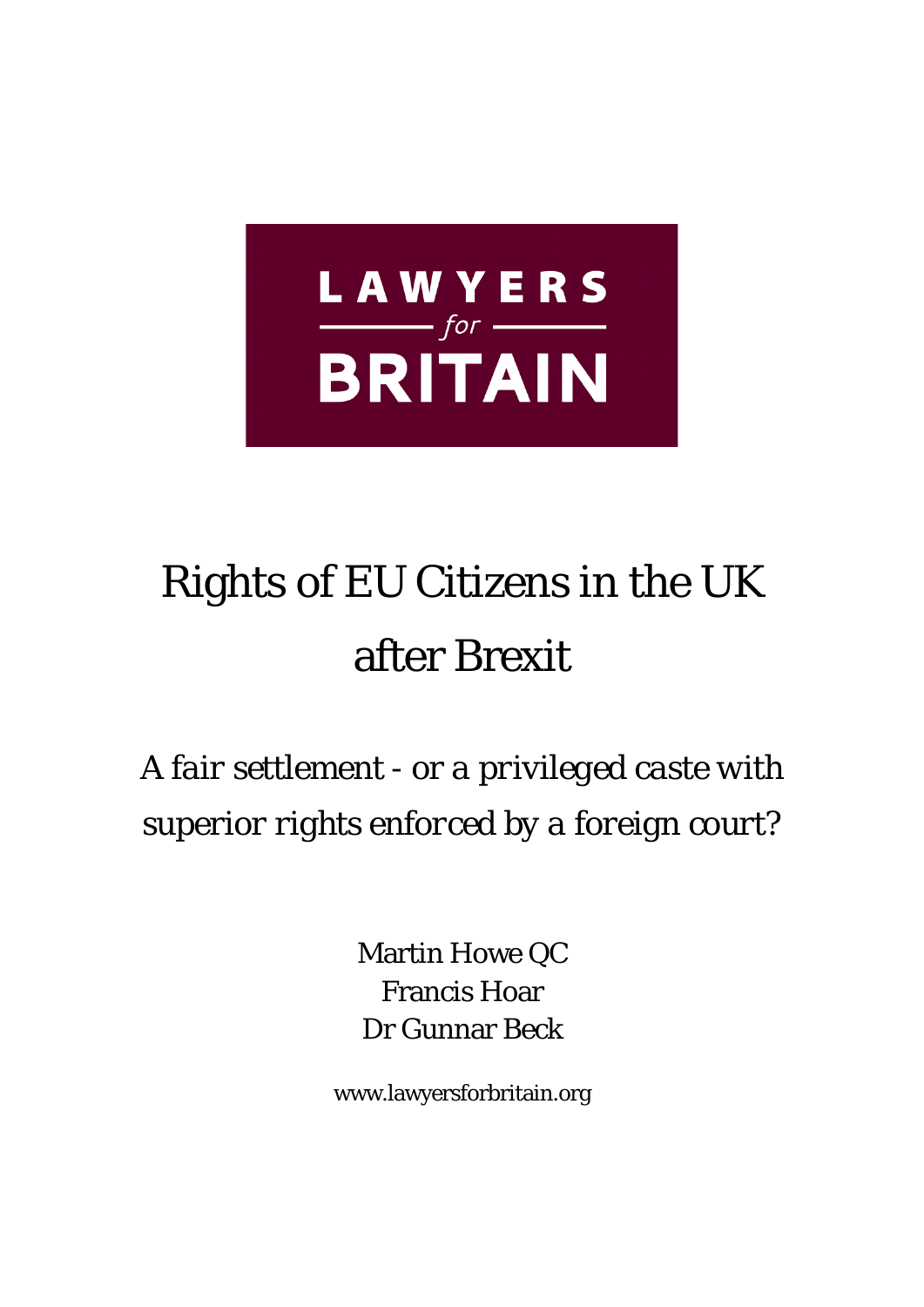#### THE AUTHORS

**Martin Howe QC** practises in intellectual property law and EU law particularly on the free movement of goods and services. He is author of many publications on EU constitutional and legal subjects, including recently "*How to Leave the EU: Legal and Trade Priorities for the New Britain*", Politeia, 2016. He is Chairman of Lawyers for Britain.

**Francis Hoar** is a barrister at Field Court Chambers who is a leading practitioner in the law of elections and whose practice encompasses immigration law and rights of free movement of persons.

**Gunnar Beck,** DPhil (Oxon), is a barrister and lectures in EU law at SOAS. He is a leading authority on EU law and author of "*The Legal Reasoning of the Court of Justice of the EU*" (Hart Publishing, Oxford, 2013) and of numerous other legal articles and chapters in legal works.

© Martin Howe, Francis Hoar, Gunnar Beck 2017

Promoted and printed by Lawyers for Britain

Lawyers for Britain is an unincorporated association, address: c/o Martin Howe QC, 8 New Square, Lincoln's Inn, London WC2A 3QP.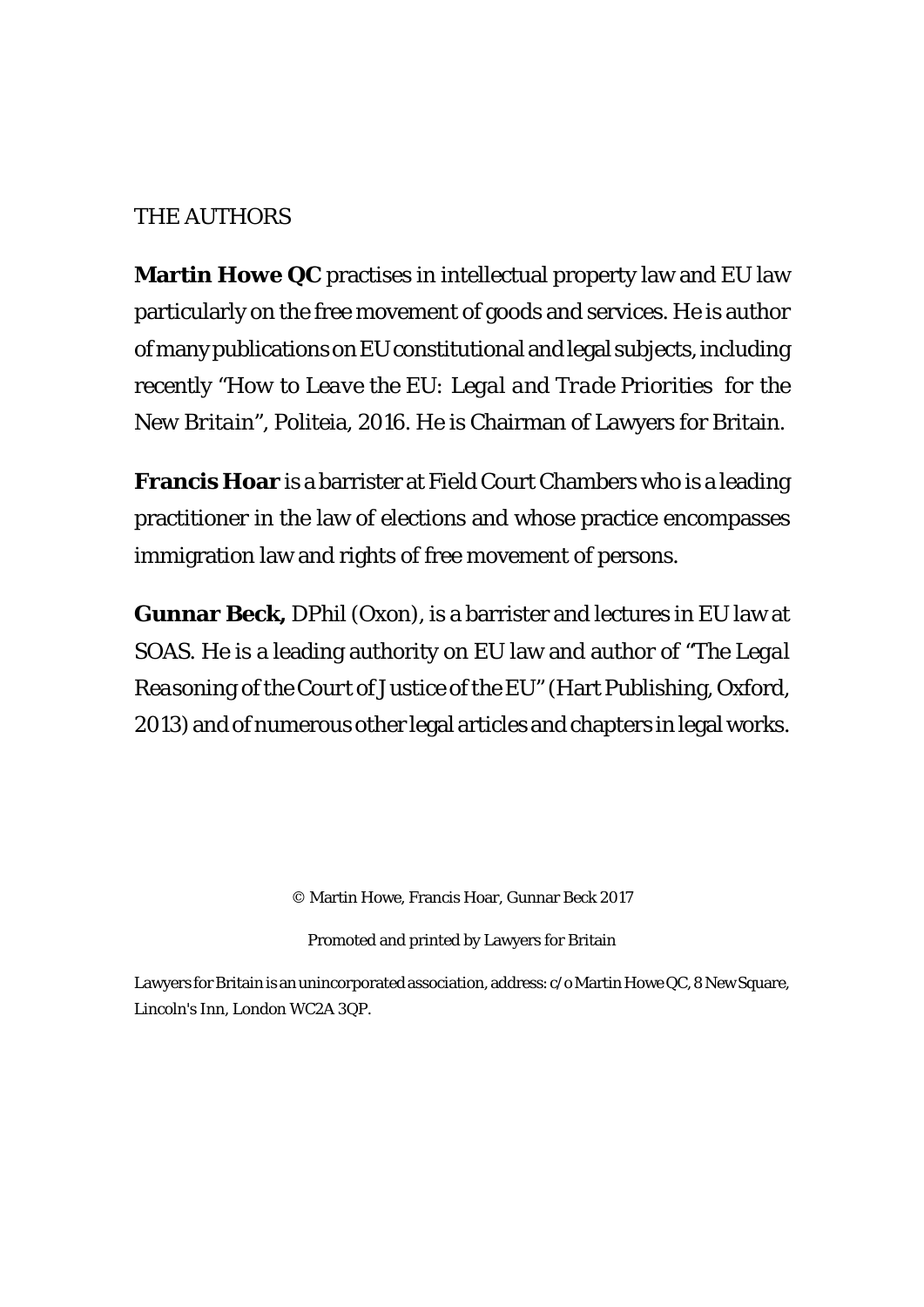#### **EU CITIZENS AFTER BREXIT**

# **A fair settlement, or a privileged caste with superior rights enforced by a foreign court?**

**By** *Martin Howe QC, Francis Hoar and Gunnar Beck*

## **Introduction**

Both the UK government and the EU27 have expressed the desire to reach an early settlement on the rights of EU citizens resident in the UK and UK citizens resident in the EU27.

## **UK government position**

The British government's position is that: "*We want to secure the status of EU citizens who are already living in the UK, and that of UK nationals in other Member States, as early as we can*."1 There are approximately 3.2 million citizens from the EU27 living in the UK, while there are about 900,000 UK citizens living in the EU27 according to figures published by the ONS in January 2017.2 Despite the large disparity in the respective numbers affected, the British government's position is to try to achieve an early settlement to secure the rights and expectations of the large numbers of individuals involved, and without seeking to use the issue or the people involved as "bargaining chips" by demanding concessions from the EU27 on other issues or by linking the issue, for example, to reaching an overall satisfactory trade deal with the EU27.

<sup>1</sup> Policy paper, "*The United Kingdom's exit from, and new partnership with, the European Union*", Dept for Exiting the European Union, updated 15 May 2017: https://www.gov.uk/government/publications/the‐ united‐kingdoms‐exit‐from‐and‐new‐partnership‐with‐the‐european‐union‐white‐paper/the‐united‐kingdoms‐ exit‐from‐and‐new‐partnership‐with‐the‐european‐union‐‐2#securing‐rights‐for‐eu‐nationals‐in‐the‐uk‐and‐ uk‐nationals‐in‐the‐eu<br><sup>2</sup> https://www.theguardian.com/politics/2017/jan/27/fewer‐britons‐in‐rest‐of‐europe‐than‐previously‐

thought‐ons‐research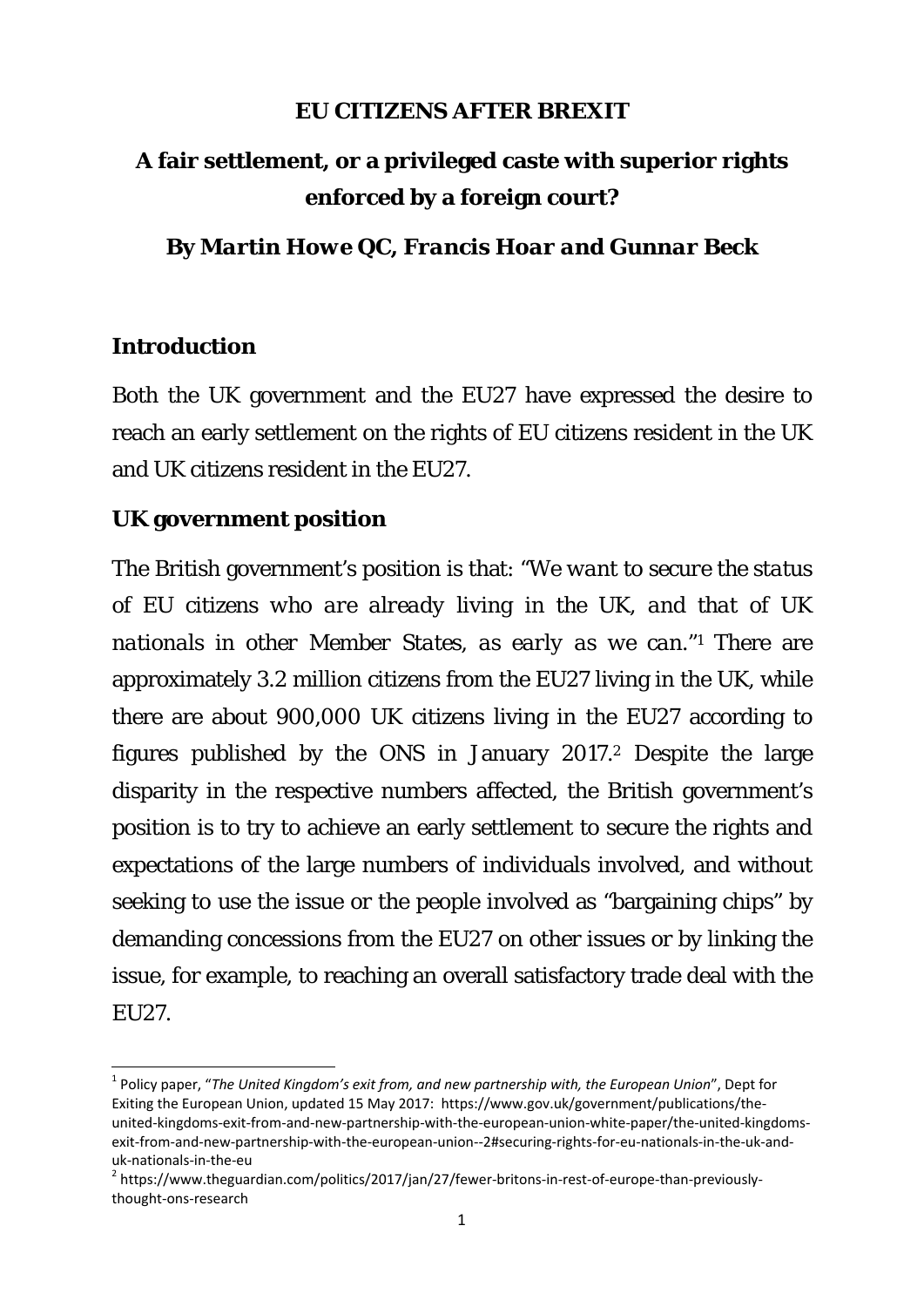## **The EU27 leaders' position**

The EU27's position on the rights of EU citizens in the UK was set out in the European Council's formal negotiating guidelines under Article 50 TEU, issued on 29 April 20173:

8. The right for every EU citizen, and of his or her family members, to live, to work or to study in any EU Member State is a fundamental aspect of the European Union. Along with other rights provided under EU law, it has shaped the lives and choices of millions of people. Agreeing reciprocal guarantees to safeguard the status and rights derived from EU law at the date of withdrawal of EU and UK citizens, and their families, affected by the United Kingdom's withdrawal from the Union will be the first priority for the negotiations. Such guarantees must be effective, enforceable, non-discriminatory and comprehensive, including the right to acquire permanent residence after a continuous period of five years of legal residence. Citizens should be able to exercise their rights through smooth and simple administrative procedures.

This aspect of the European Council's guidelines looked not far apart from the position of the British government, so apparently paving the way for a reasonably swift agreement hammering out the details of the persons to be covered and the means by which the rights would be guaranteed on a reciprocal basis.

## **EU Commission's extra demands**

However, on 24 May 2017 a very different picture emerged when the EU Commission published a Working Paper on "Essential Principles on

  $3$  For the purpose of deciding on the negotiation guidelines with the UK, the European Council met, in accordance with the terms of Article 50(4) TEU, in the absence of the head of government of the withdrawing state. For the full Guidelines, see: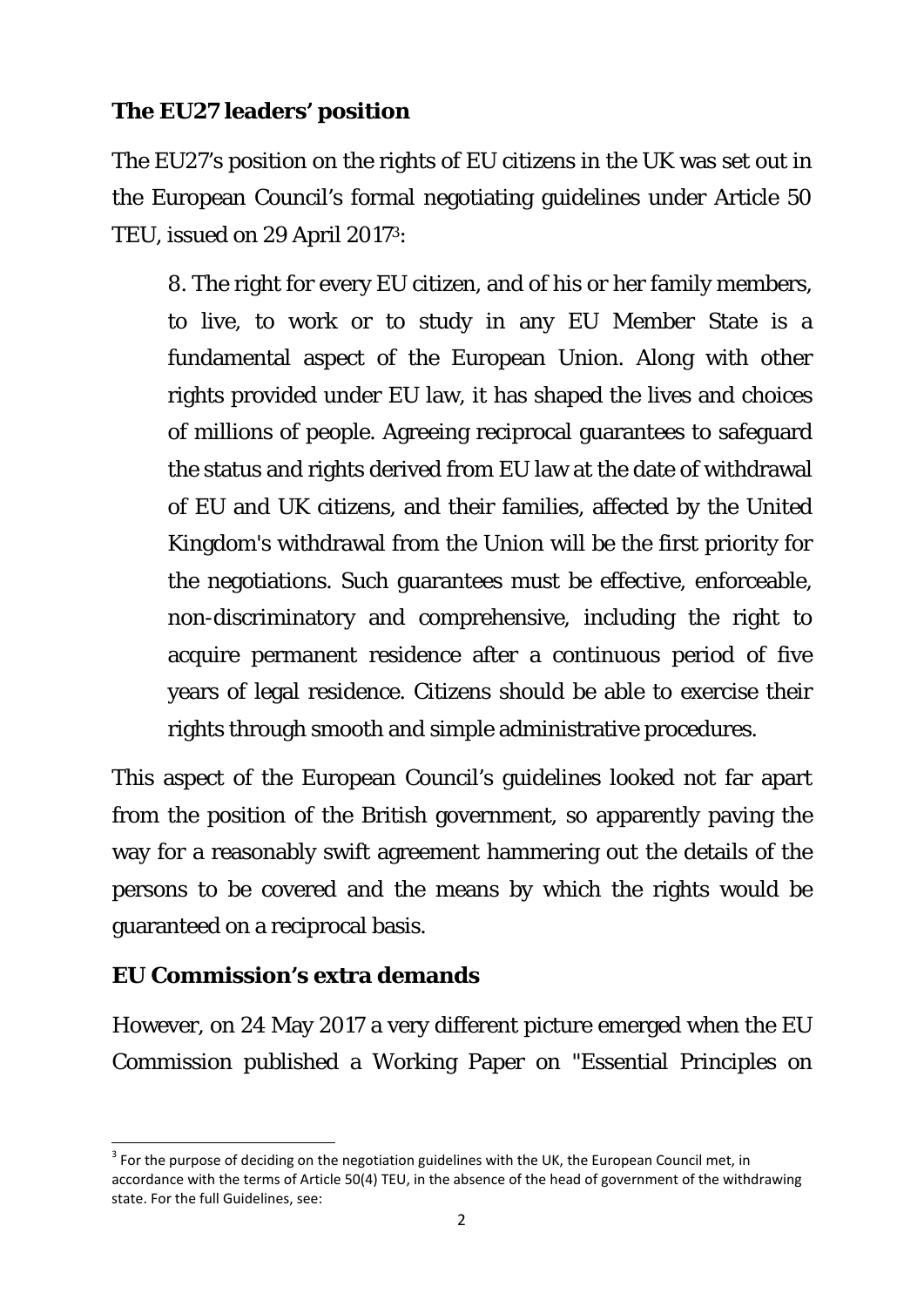Citizens' Rights".4 The role of the Commission in the Brexit negotiations is governed by Article 218 of the Treaty on the Functioning of the European Union (TFEU). It is supposed to conduct negotiations in accordance with the Guidelines adopted by the European Council and negotiating directives from the Council of Ministers. There seems little doubt in this case however that the Commission has stretched the wording of the European Council Guidelines to the greatest possible extent, in order to demand a series of concessions from the UK which go well beyond anything asked for in the European Council Guidelines.

First, on the substance of the rights, the Commission Working Paper demands an expansive definition of the rights to be guaranteed which goes well beyond providing that EU citizens be treated no less favourably than British citizens. Indeed, it suggests that EU citizens be given rights in perpetuity within the UK which exceed the rights of UK citizens.

The importance of this issue was further highlighted on 30 May 2017 by the Opinion of an Advocate-General of the European Court of Justice ('the ECJ'5) that British citizens with the dual nationality of another EU state should have the enhanced right to family reunion of citizens of other EU states.6 If the Advocate-General's Opinion in this case is followed by the ECJ itself (which happens in the majority of cases) then many of the enhanced rights of EU nationals would continue even after those nationals had applied for and been granted British citizenship in the future.

This paper first outlines the status quo and the negotiating position of the EU. We then demonstrate that it would be quite unprecedented in

<sup>4</sup> "Essential Principles on Citizens' Rights", by the European Commission Task Force for the Preparation and Conduct of the Negotiations with the United Kingdom under Article 50 TEU:

http://www.lawyersforbritain.org/files/ citizens-rights-essential-principles-draft-position-paper\_en.pdf<br><sup>5</sup> Despite a recent fashion for abbreviating the name of this Court to "CJEU", it remains correct to refer to it as the 'ECJ'. Before 2008, it was formally called the Court of Justice of the European Communities, yet it was virtually never abbreviated to 'CJEC'. <sup>6</sup> *Toufik Lounes <sup>v</sup> Secretary of State for the Home Department* (30.5.2017), Case <sup>C</sup>165/16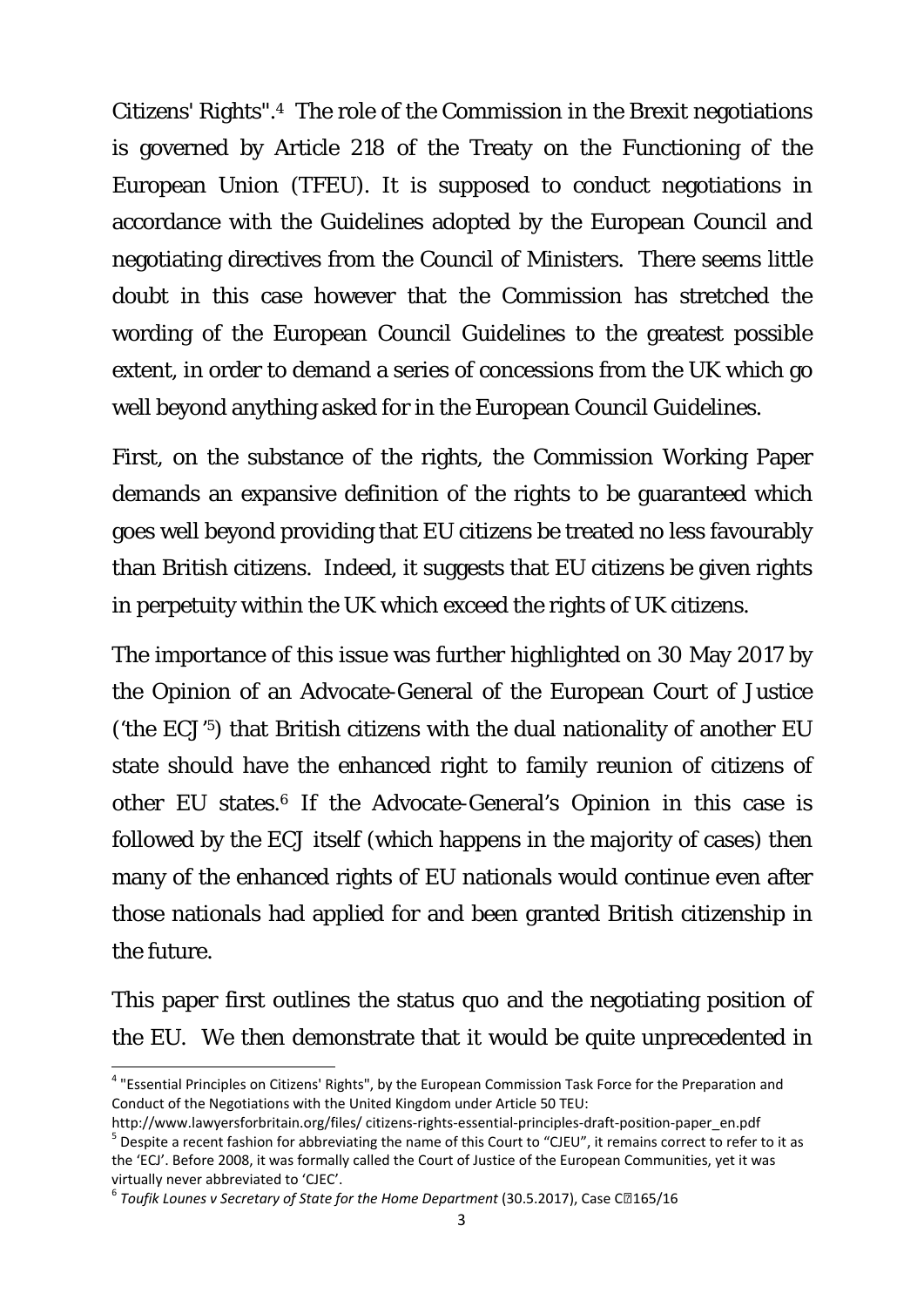international relations, and objectionable in other ways, for the ECJ to have any continued jurisdiction over the UK's implementation of the Withdrawal Agreement. In the final part of this paper, we propose a solution whereby EU citizens with established residence in the UK at the time of its withdrawal be given permanent rights of residence on the same terms as British nationals. We propose that these rights should be enforceable in UK domestic law, and that those rights, together with the corresponding rights of UK nationals resident in the EU27, be enforceable as between the UK and the EU by international arbitration.

#### **The Status Quo**

The right to free movement of persons within the EU and other members of the European Economic Area ('the EEA'7) is legislated for by the EU treaties, directives and regulations and enforced by the ECJ. The purpose is to ensure that EEA citizens can live and work in other EEA states and are not subject to discrimination by member states relative to that member state's own citizens.

The consequences are significant. EU law protects the right of EEA citizens not to be discriminated against in an employment context but, as expanded in a series of cases by the ECJ, also restrains member states from restricting the right of entry and settlement of their family members (especially but not limited to spouses and dependents). This has led to a body of directives and ECJ case law, of which the Advocate-General's Opinion in *Toufik Lounes* is but the latest.

 $<sup>7</sup>$  Namely Norway, Iceland and Liechtenstein, in respect of whose citizens a right of free movement arises from</sup> the EEA Agreement: see http://www.lawyersforbritain.org/eu‐deal‐sm‐free‐movement‐persons.shtml Switzerland is also treated, in UK and EU legislation, as an 'EEA state'; although it is not party to the EEA Agreement, its citizens enjoy rights of free movement within the EU on the basis of a bilateral Swiss‐EU agreement.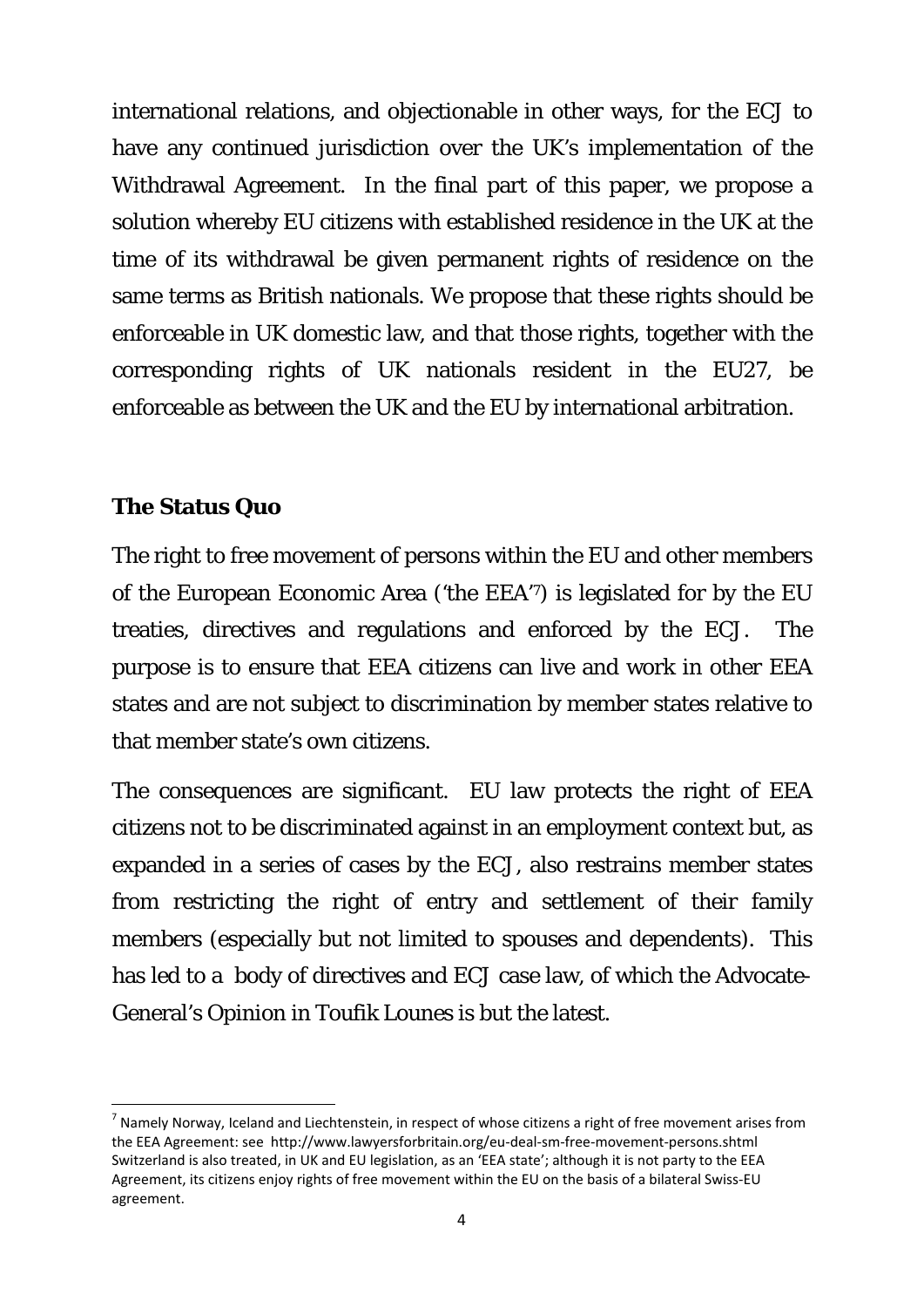One of the biggest extensions of the rights of EEA nationals resulting from the case-law of the ECJ has been the extension of rights of free movement to apply not only to EEA citizens, but also to their relatives and dependants who are not EEA citizens. Such an extension to non-EEA nationals is not provided for anywhere in the text of the relevant treaties. The original logic of this extension was that in order for an EEA citizen to avail himself or herself of the right of free movement into another Member State, it was necessary also to accord derivative rights of free movement to family members and dependants, regardless of whether they themselves were citizens of a Member State.

This doctrine of derivative rights has however taken on a life of its own and been progressively expanded by the ECJ's case law, to the extent that the rights of EEA citizens to bring family members and dependents to live in the UK are significantly superior to the rights of a UK citizen to do the same. This is because EU law does not require that the rights of EEA citizens and family members be protected *within* their own country of nationality; or, more particularly, where rights do not arise out of the exercise of free movement by that EEA national.

Thus, a UK citizen who marries and wishes to settle her husband and family from outside the EEA may only do so if she has adequate resources to maintain them without recourse to public funds (e.g. does not need to rely one housing benefit, etc); yet this requirement does not apply (for example) to an Italian citizen working in the UK who marries a non-EEA national. It is of course a legitimate area for democratic debate whether or not the rules relating to the right of UK nationals to marry and bring in their spouses to live with them are or are not too tight, and these rules will no doubt be amended and revised in the future. But it is a strange and unexpected consequence of EU membership, and of agreeing that other EEA citizens should be able to live and work in the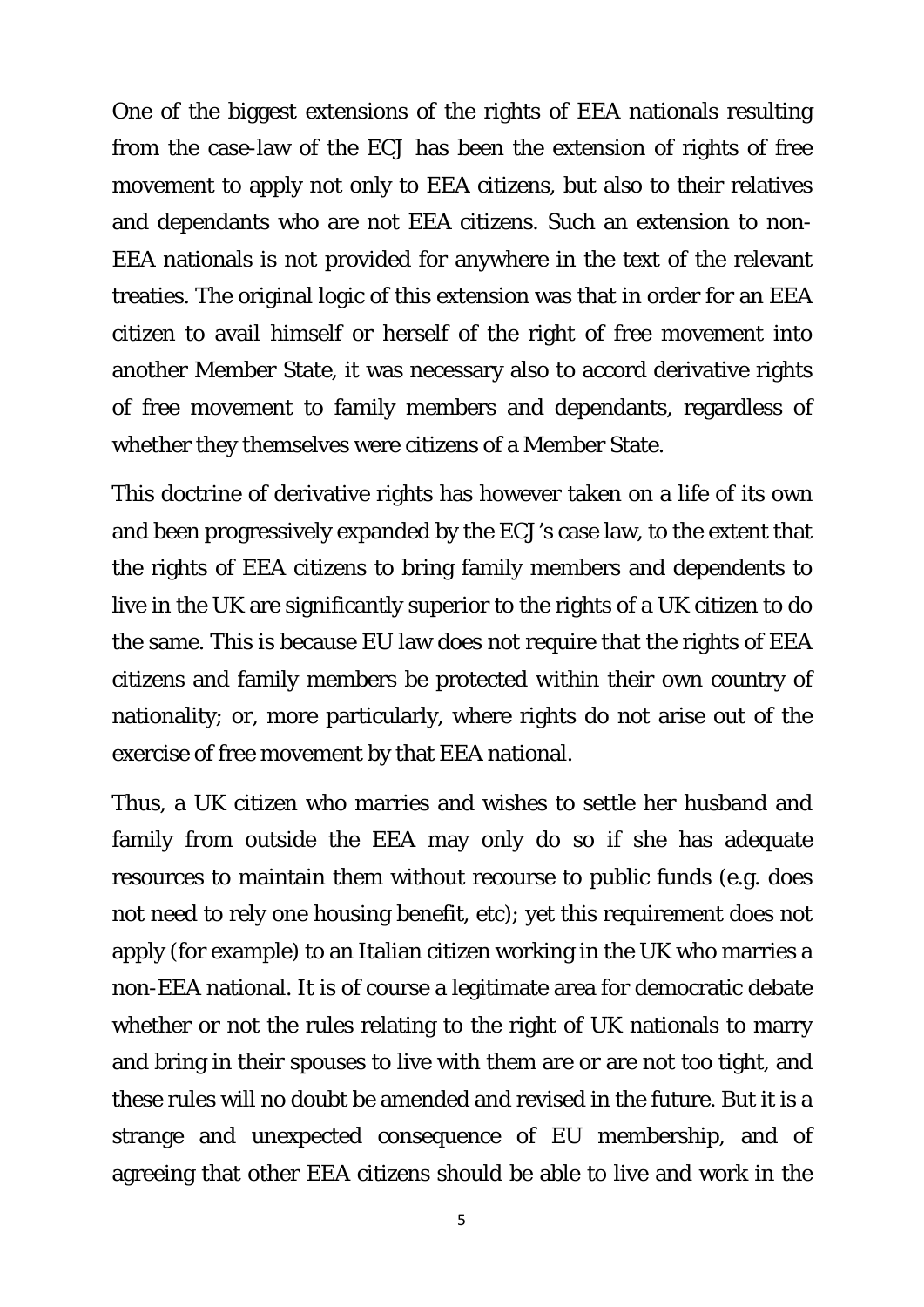UK on an equal basis with our own citizens, to find that in fact we have created a class of residents with rights which are superior to those of our own citizens.

It is a common misconception that although the UK as a consequence of its EU membership has lost the right to control the entry and residence of EEA citizens, it still retains the right to control immigration from non-EEA countries. This is not so, in the case of the very significant numbers of non-EEA citizens who have acquired a right to enter and remain here as derivative rights from EEA citizens. For example, the rules against using sham or artificial marriages to by-pass immigration controls cannot be applied to nearly as great an extent to those who are or claim to be spouses of EEA citizens, both because of the case law of the ECJ and because of the greater practical difficulties of enforcing rules against sham or artificial marriages in the case of non-UK EEA citizens.

In recent years, the rights of non-EU citizens have been extended by the case-law of the ECJ to some cases where no movement between Member States is involved. In a major case, the ECJ (sitting in Grand Chamber) determined that non-EU citizens have a right to work and residence where they are the parent of and are supporting children with EU citizenship who have never left the member state of their nationality.8 This particular right lacks any basis in the EU Treaties or EU legislation and arises purely from the expansive case law of the ECJ which has used the EU doctrine of non-discrimination on the grounds of nationality to undermine and nibble away at national legislative powers in areas which, under the Treaty principle of conferral, firmly fall outside the scope of Union law and remain matters within the democratically accountable remit of national governments.

 <sup>8</sup> Case C‐34/09 *Ruiz Zambrano v Office National de l'Emploi (ONEm)* [2011] All ER (EC) 491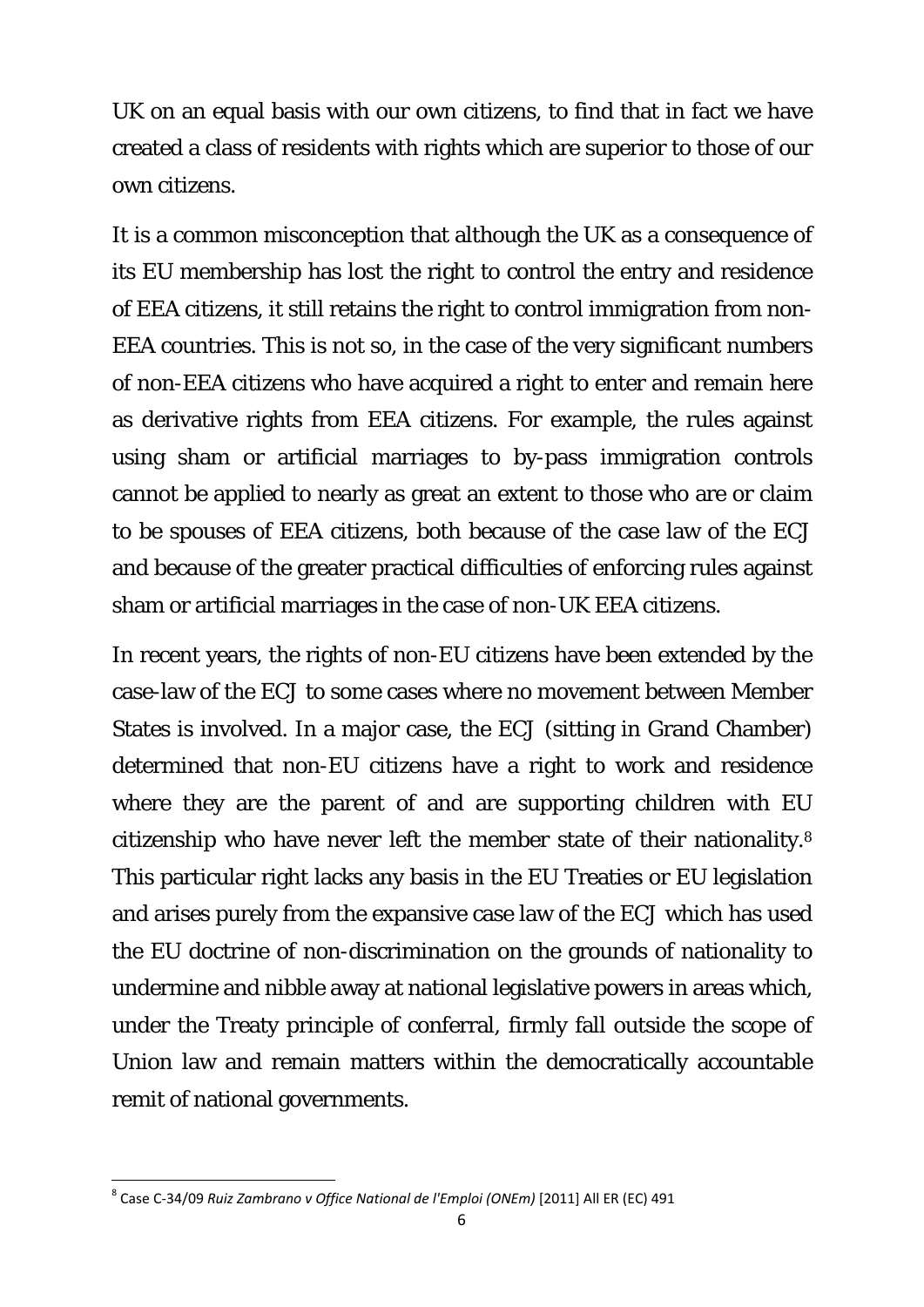## **The EU's latest negotiating position**

The Commission set out in its Working Paper five principles it intends to seek on behalf of the EU in the withdrawal agreement with the UK:

- 1) That EU27 citizens in the UK and UK nationals in EU27 have the '*same level of protection as set out in Union law at the date of withdrawal*' including the right to acquire permanent residence after a continuous period of five years of legal residence;
- 2) '*Equal treatment in the UK of EU27 citizens as compared to UK nationals, and in EU27 of UK nationals as compared to EU27 citizens, in accordance with Union law*';
- 3) Equal treatment amongst EU27 citizens by and in the UK in all matters covered by the Withdrawal Agreement;
- 4) That EU27 citizens and UK nationals residing legally in the UK or EU27 at the entry into force of the Withdrawal Agreement should be considered legally resident without a residence document evidencing that right; and
- 5) All citizens' rights set out in the Withdrawal Agreement should be granted as directly enforceable vested rights in both the UK and in EU27 as specified in Section IV of the Working Paper – see further below.

The reference to "the same level of protection as set out in Union law at the date of withdrawal" in the first principle means that EU citizens would continue to enjoy for their lifetimes greater rights that those enjoyed by UK citizens. Moreover, the content of those rights would be rigidly fixed regardless of changed circumstances. So, changed circumstances over the next 30, 50 or 80 years which require in some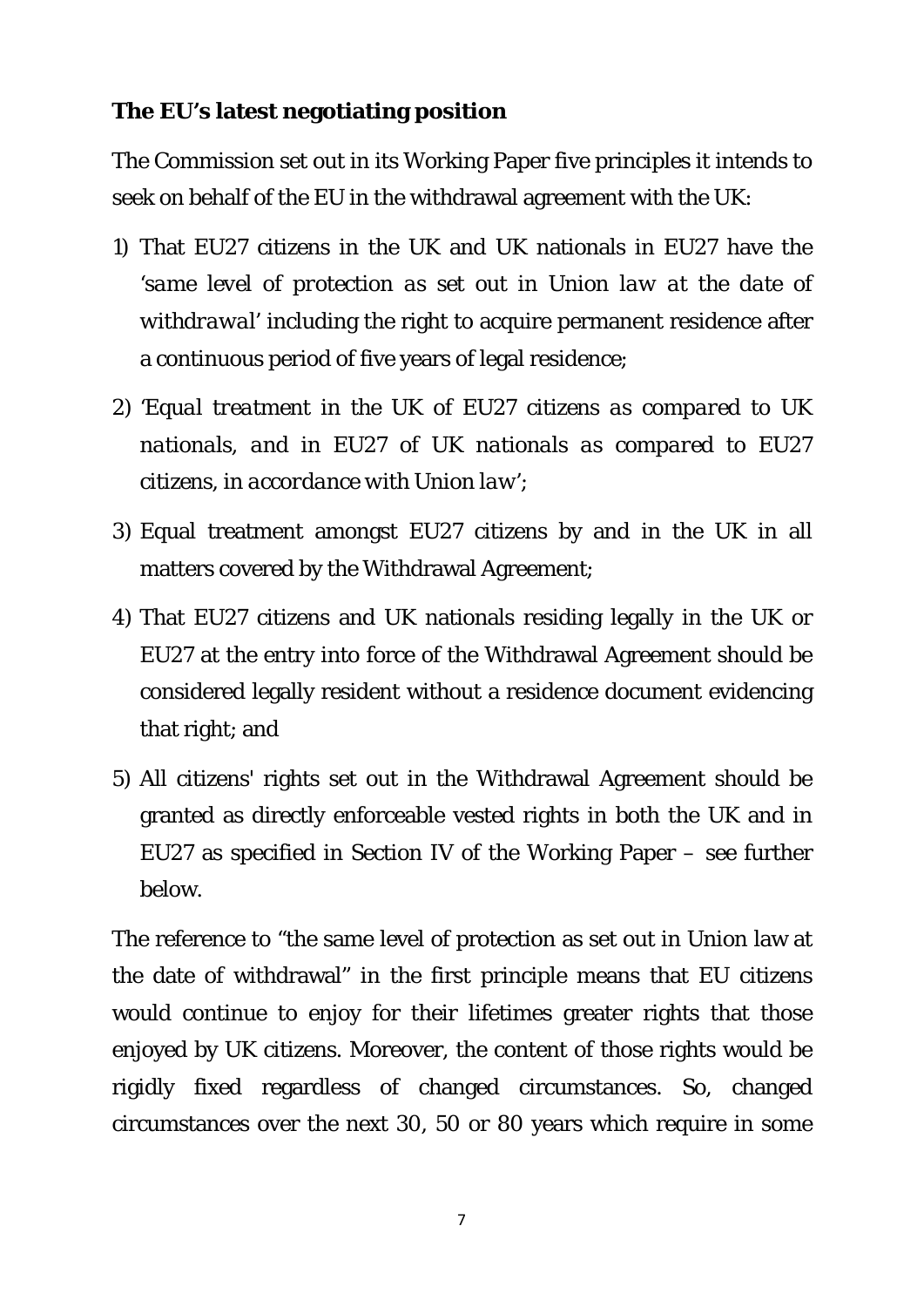way the rights of UK citizens to be amended could not be matched in the case of EU citizens.

The Commission intends these principles to apply to an expansive group. This includes British citizens who reside or *have resided* in other EU states; EU citizens residing or who *have resided* in the UK; the family members of the above; EU citizens who work or have worked in the UK while residing elsewhere in the EU; UK citizens who work or have worked in the EU while residing in the UK; and British citizens and EU citizens who are enjoy or have a future entitlement to certain income replacing benefits.

In Part III of its Working Paper, the Commission sets out the scope of the rights that should be protected under the Withdrawal Agreement. These include, for example, directives relating to access to education, cooperation on healthcare, and the right to receive cash benefits in one country while living in another. This detailed panoply of rights is particularly ill suited to be rigidly fixed over such a long period of time.

#### **The Oversight in the UK by the EU Commission and the ECJ**

Part IV of the Working Paper demands that '*the Commission should have full powers for the monitoring and the Court of Justice of the European Union should have full jurisdiction corresponding to the duration of the protection of citizen's rights in the Withdrawal Agreement.*' This is not limited to the enforcement of rights within the EU27 states: the paper specifically provides that EU citizens:

'…should thus be able to enforce their rights granted by the Withdrawal Agreement in accordance with the same ordinary rules as set out in the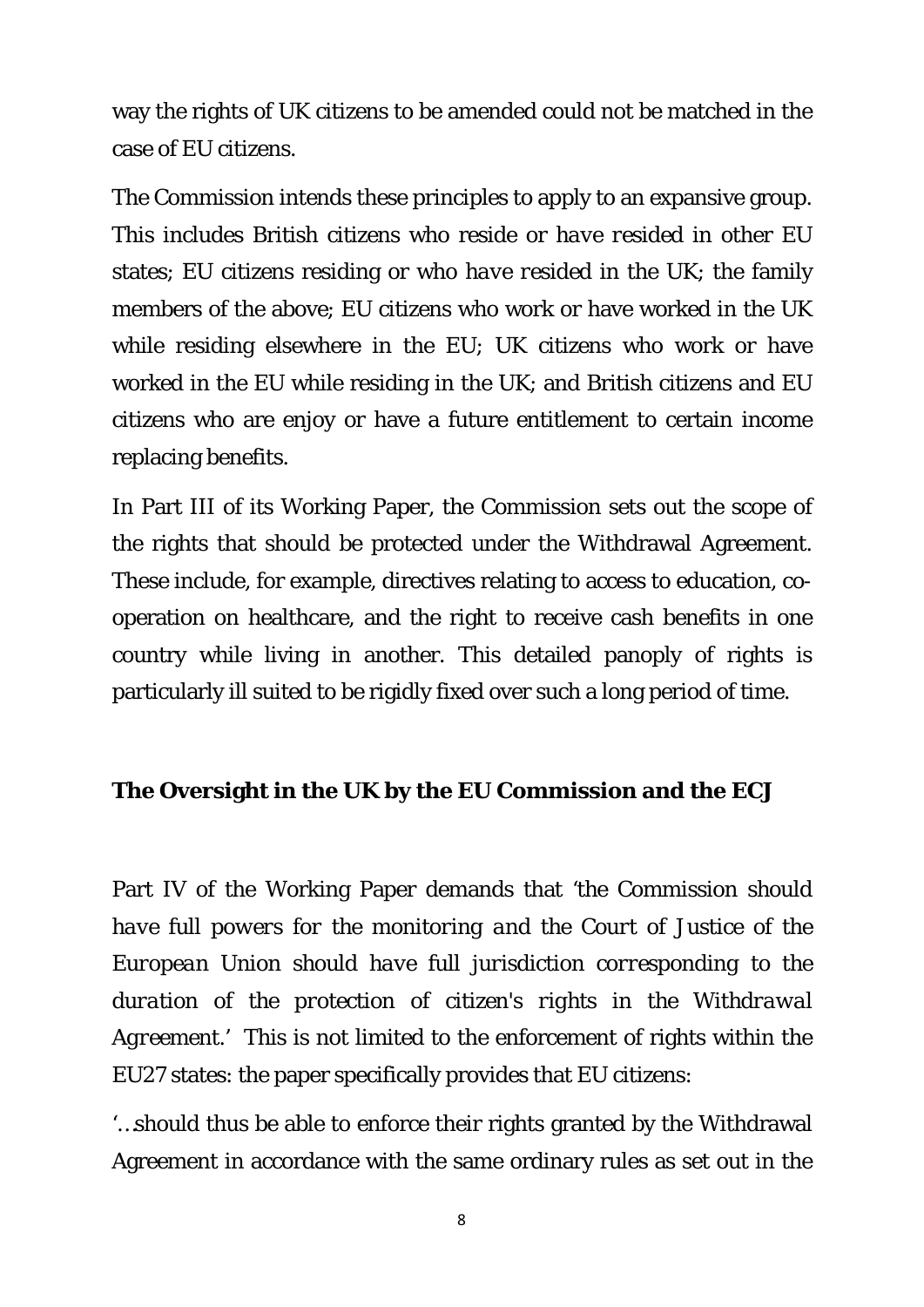Union Treaties on cooperation between national courts and the Court of Justice, i.e. including a mechanism analogous to Article 267 TFEU for preliminary reference from UK courts to the Court of Justice of the European Union.'

This demand has major implications. It would involve, for the first time, the extension of the powers of the Commission and the ECJ to monitor, interpret and enforce the provisions of a treaty into a non-Member state which, unlike all the remaining Member States, will no longer appoint any members of the Commission or the Court and to whom these will be wholly foreign institutions. This would be a deeply unequal treaty requiring the oversight of the laws in one country by the courts of the other treaty party. Such arrangements are virtually unprecedented in international relations.

It should be borne in mind that this would not be a short term or temporary measure: the rights of EU citizens in the UK would last for the lifetimes of all EU citizens currently resident here, and in some respects for the lifetimes of their children as well.

## **International precedent**

To understand quite how extraordinary is the Commission's demand, one has to appreciate accepted international practice on the adjudication of disputes under international treaties. As from 20 March 2019, the ECJ will convert from being a joint court in which the UK (and a British judge and Advocate-General nominated by the UK) play an equal part, into being a wholly foreign court established under treaties over which we will no longer have any degree of control, nor any say in the appointment of the judges of the court.

It is incredibly rare for any independent and sovereign state to submit in an international treaty to adjudication of disputes by the courts of the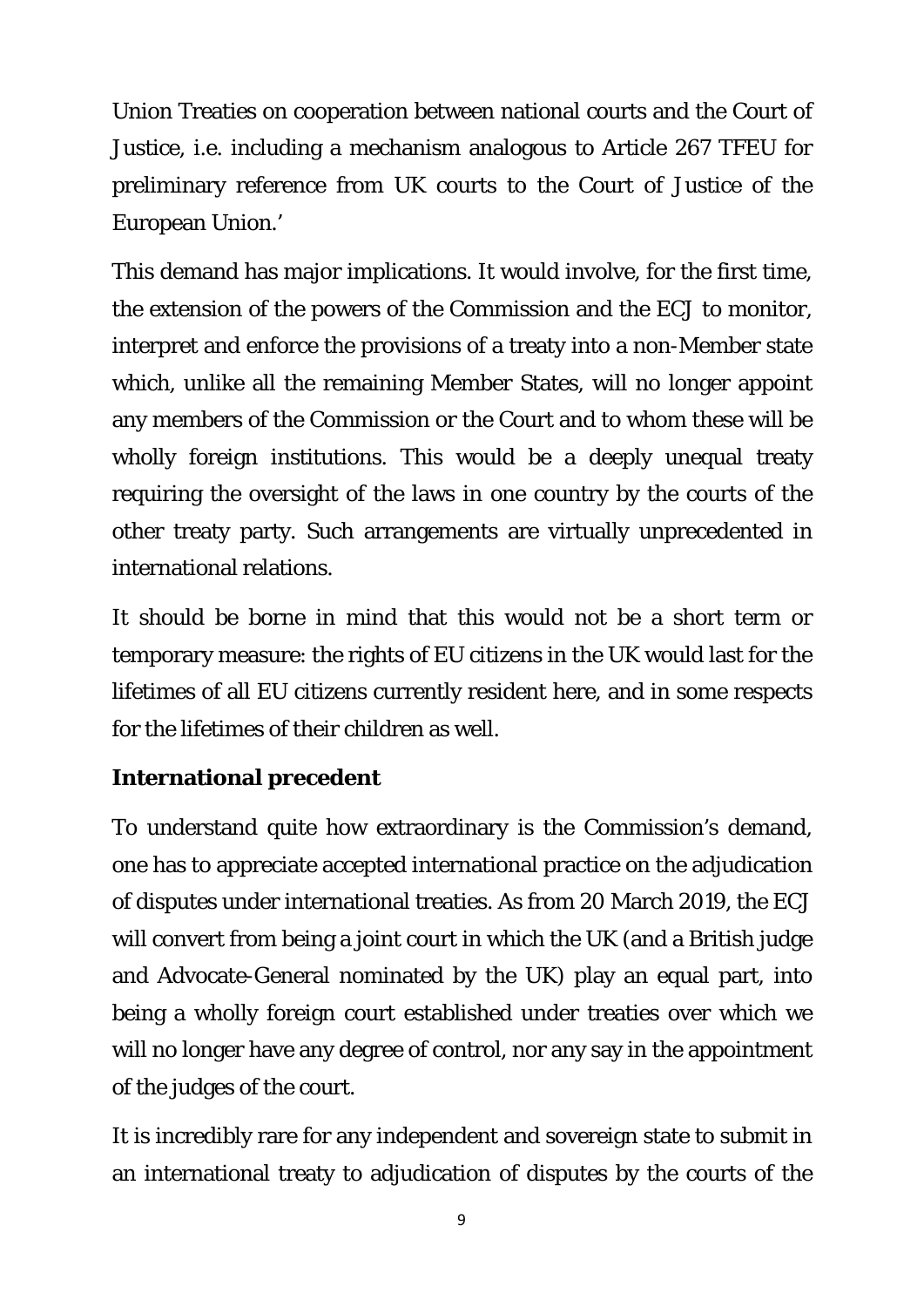other party to the treaty. Such a step is both demeaning and degrading to its status as a sovereign state, and carries the practical risk that such a court will be biased and partial in its rulings.

There are of course plenty of precedents for treaties which provide for the resolution of disputes by some form or other of binding international adjudication. This can be by bilateral tribunals or arbitral bodies set up under a specific treaty, or sometimes by permanent international courts or bodies, such as the International Court of Justice (ICJ) at The Hague, or the WTO Disputes Panels and Appellate Body. In all such cases, great care is taken to ensure that the body is balanced between the parties. Often, the chairman or president must be agreed by the parties, or in default of agreement nominated by a neutral third party. The ICJ Statute has special provisions giving states who are parties to disputes the right to appoint an *ad hoc* judge to cases where they are parties if they do not have one of their own nationals on the Court already, in order to ensure strict balance.

Not only is this general and near universal international practice, it is also the general practice of the European Union in its treaties with non-Member states (so-called "third countries"). The EU has upwards of 50 association or trade agreements with third countries. In not one does the third country submit to the exercise over itself of jurisdiction by the ECJ as sought in the Commission's paper over the United Kingdom. Even tiny Andorra does not accept the jurisdiction of the ECJ, and instead has a normal international dispute settlement procedure under which disputes are decided by a panel of three arbitrators, one appointed by each side and the chairman being jointly appointed.9

 $^9$  Article 18(2), Agreement between the EEC and the Principality of Andorra, 28 June 1990, OJ 31.12.1990 L 374/14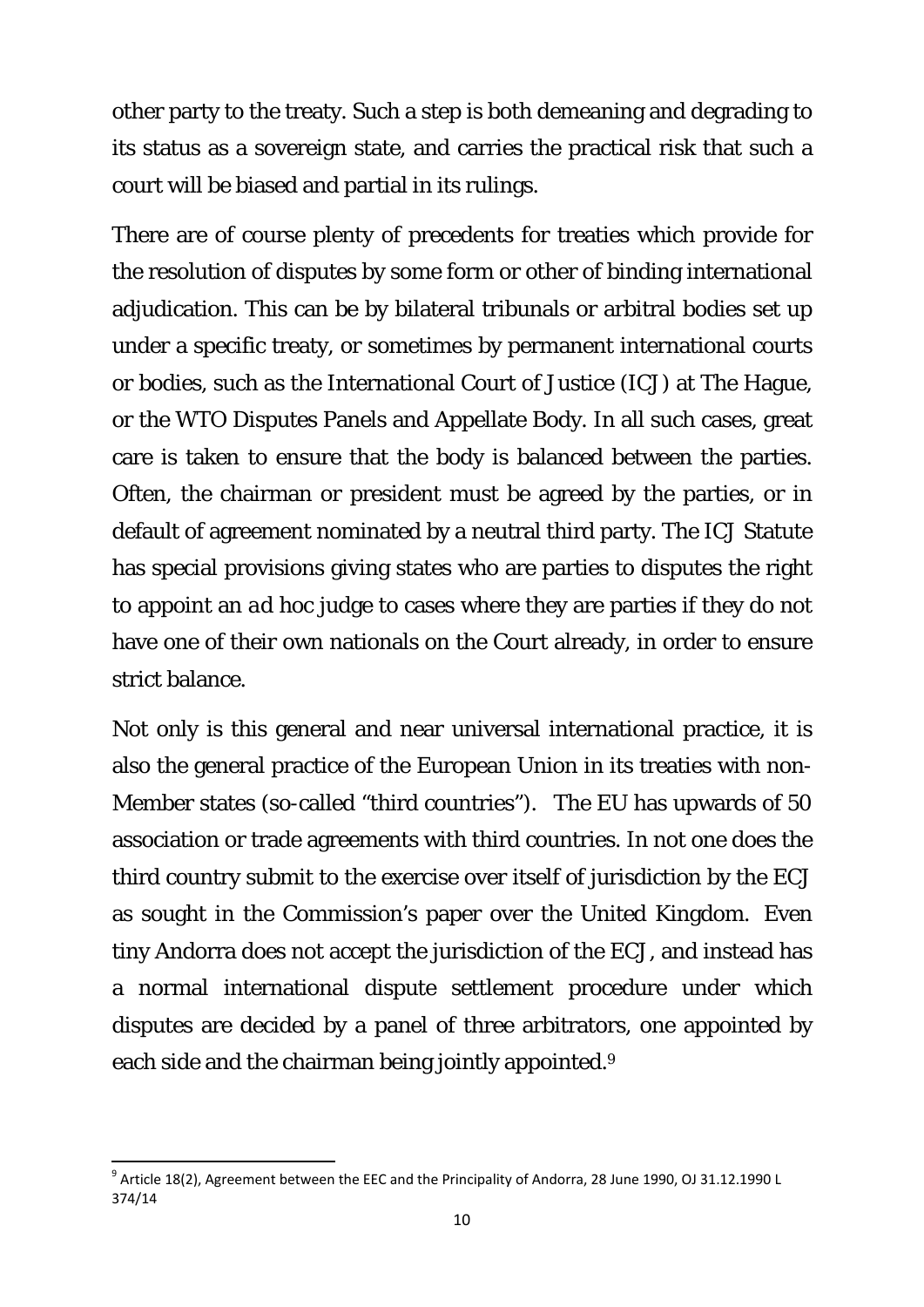Amongst the EU's trade and association agreements are only two which come close to imposing ECJ jurisdiction on non-member states, although even they do not create a direct jurisdiction of the kind demanded by the Commission over the UK. The EU-Turkey customs union agreement requires Turkey to follow the case law of the ECJ in applying the common rules of the customs union. This requirement arises from the special nature of a customs union, which of necessity requires all customs authorities at its external borders to enforce and interpret the common rules in a rigidly uniform way.10

The second EU external agreement which effectively imposes ECJ decisions on non-Member states is the EEA Agreement. This is done in order to ensure that the common rules of the EU internal market are interpreted consistently across the EU and across the EEA States. But even in this case, there is no direct jurisdiction of the ECJ over the non-Member states who belong to the EEA: instead, a special EFTA Court has been established consisting of judges from Norway, Iceland and Liechtenstein which interprets the rules of the internal market in their application to those countries.11

One has to search long and hard for precedents similar to what the Commission is demanding that the UK should subject itself to. That is to have a privileged class of foreign nationals resident in one country enjoying rights for the rest of their lives superior to those of that country's citizens; and those rights being adjudicated upon by a foreign court whose decisions would over-ride those of the first country's domestic courts and its legislature. The closest historical precedent are the treaties which the UK (as well as other Western powers) concluded in

 $10$  See the Lawyers for Britain paper on the Customs Union: http://www.lawyersforbritain.org/eu-deal-

customs-union.shtml#turkey<br><sup>11</sup> See the Lawyers for Britain paper on the EFTA Court: http://www.lawyersforbritain.org/eu-deal-smsupranational.shtml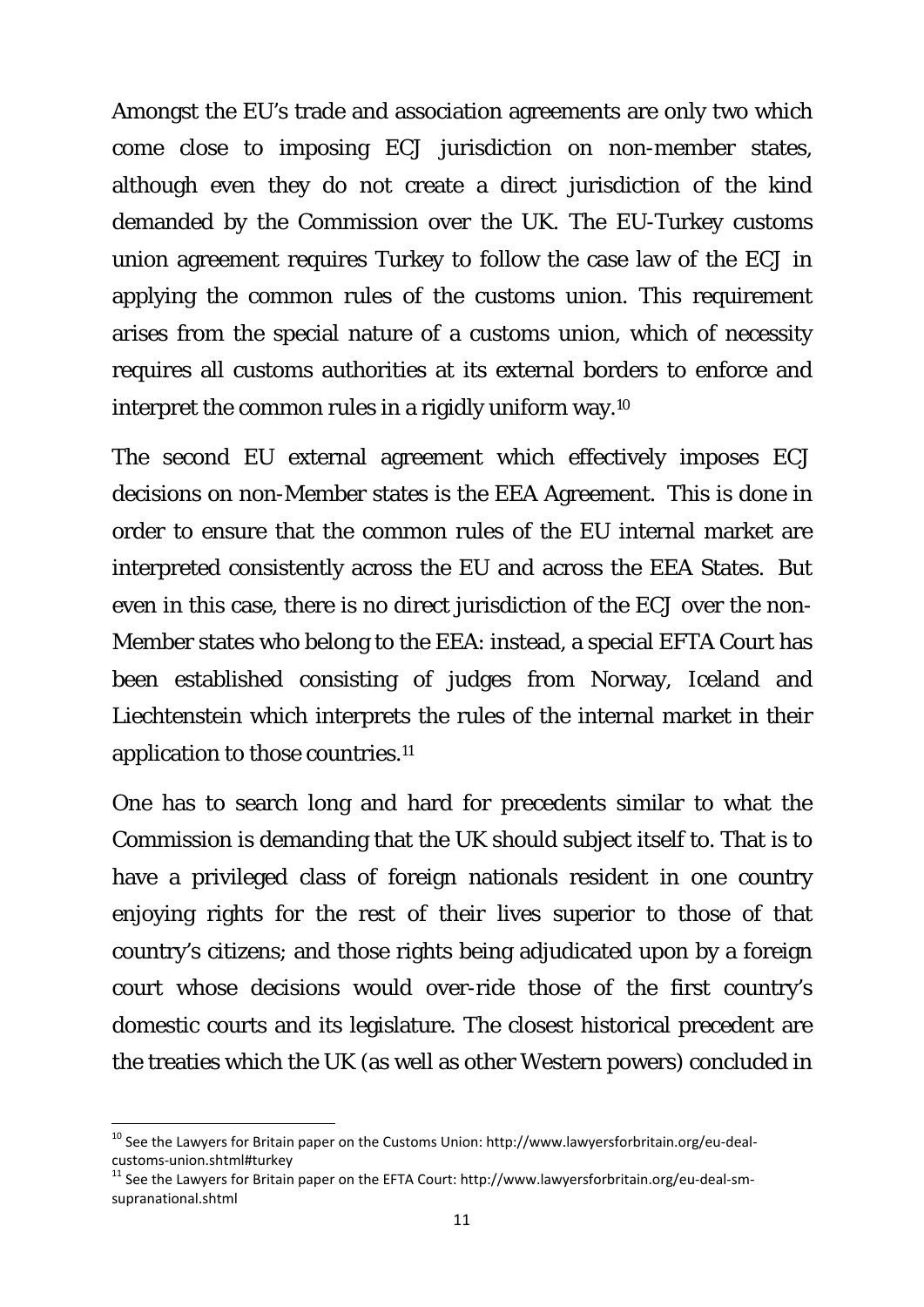the 19th Century with China and other Far Eastern countries, under which British citizens were exempt from the jurisdiction of local courts and instead were subject to the jurisdiction of special extra-territorial courts ultimately controlled by the Judicial Committee of the Privy Council in London, such as the (British) Supreme Court for China in Shanghai.<sup>12</sup>

The treaties under which these special jurisdictions were established are now (with some reason) denounced as "unequal treaties" whose terms were imposed by force; and this extra-territorial jurisdiction was ended by treaty in 1943. The history of these British (and American) extraterritorial courts has recently been chronicled by Douglas Clark in a book entitled "Gunboat Justice".13 In their defence, the Western powers might have justified extra-territorial justice on the grounds that domestic justice systems in the Far East were at the time undeveloped. No such argument can be applied to the British present-day system of justice, which can be trusted to interpret and apply fairly any rights for EU citizens which may be agreed between the UK and the EU.

#### **The** *Demirel* **case and why it is an irrelevant precedent**

Some commentators have argued that it is appropriate for the ECJ to interpret the rights of EU citizens resident in the UK after exit in the light of the case of *Demirel v Stadt Schwäbisch Gmünd*.14 Mrs Demirel, a Turkish national, sought to rely on the provisions of the Association Agreement between the EEC and Turkey in order to rejoin her husband who was working in Germany, since that Agreement contained certain

<sup>&</sup>lt;sup>12</sup> Note that the comparison with the Shanghai International Settlement, and the privileged status of Western citizens and compared with Chinese nationals, also seems apt to Franklin Dehousse, former Judge of the ECJ,

whose comments are quoted in the conclusion section below.<br><sup>13</sup> "Gunboat Justice" by Douglas Clark (Earnshaw Books, 2015).<br><sup>14</sup> Case C-12/86 [1987] ECR 3719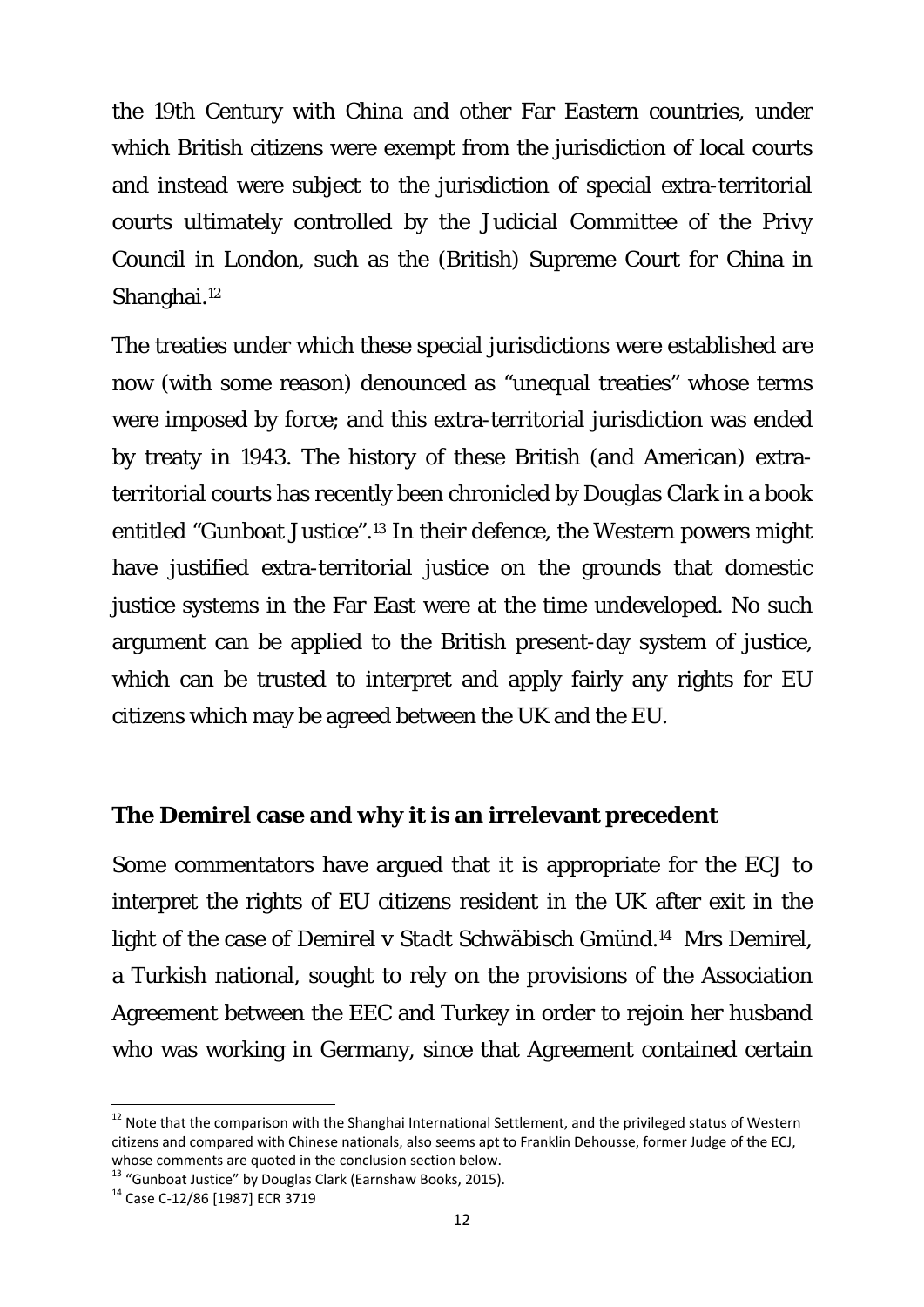provisions for progressively securing the free movement of workers between Turkey and the EEC.

The first question was whether the ECJ had jurisdiction to interpret the EEC-Turkey Association Agreement for the purposes of the case. The ECJ held that it did, because the Agreement was an act of an EEC institution (the Council of Ministers) and upon its adoption became part of the Community legal order. And because the Community had assumed an obligation towards an external country to perform the obligations in the agreement, it in turn became an obligation of the Member States towards the Community "within the Community system" (Judgment, para [12]) to perform those obligations.

This case provides no basis for the ECJ exercising jurisdiction over non-Member states under international agreements concluded by the EU. In this case the ECJ's role was no different from the role of a federal domestic court within a federal state which has concluded an external treaty. For example, if the USA enters into a treaty with another state, the US Supreme Court may be called upon to interpret the treaty in order to decide what obligations it imposes on US citizens or on individual States. Its ruling will be binding within the USA. But in no way does that make its ruling, as a domestic court of one of the parties, binding on the other state which is a party to the treaty.

The ECJ's judgment in the *Demirel* case, and the many other cases on EU external agreements which have followed it, are no different from that example. The effect of the ECJ's ruling is purely an internal constitutional matter between the EU institutions and the EU Member States. Indeed, if the UK concludes an Article 50 withdrawal agreement with the EU, as a matter of course the ECJ will have jurisdiction to interpret it, because the agreement will be an act of an EU institution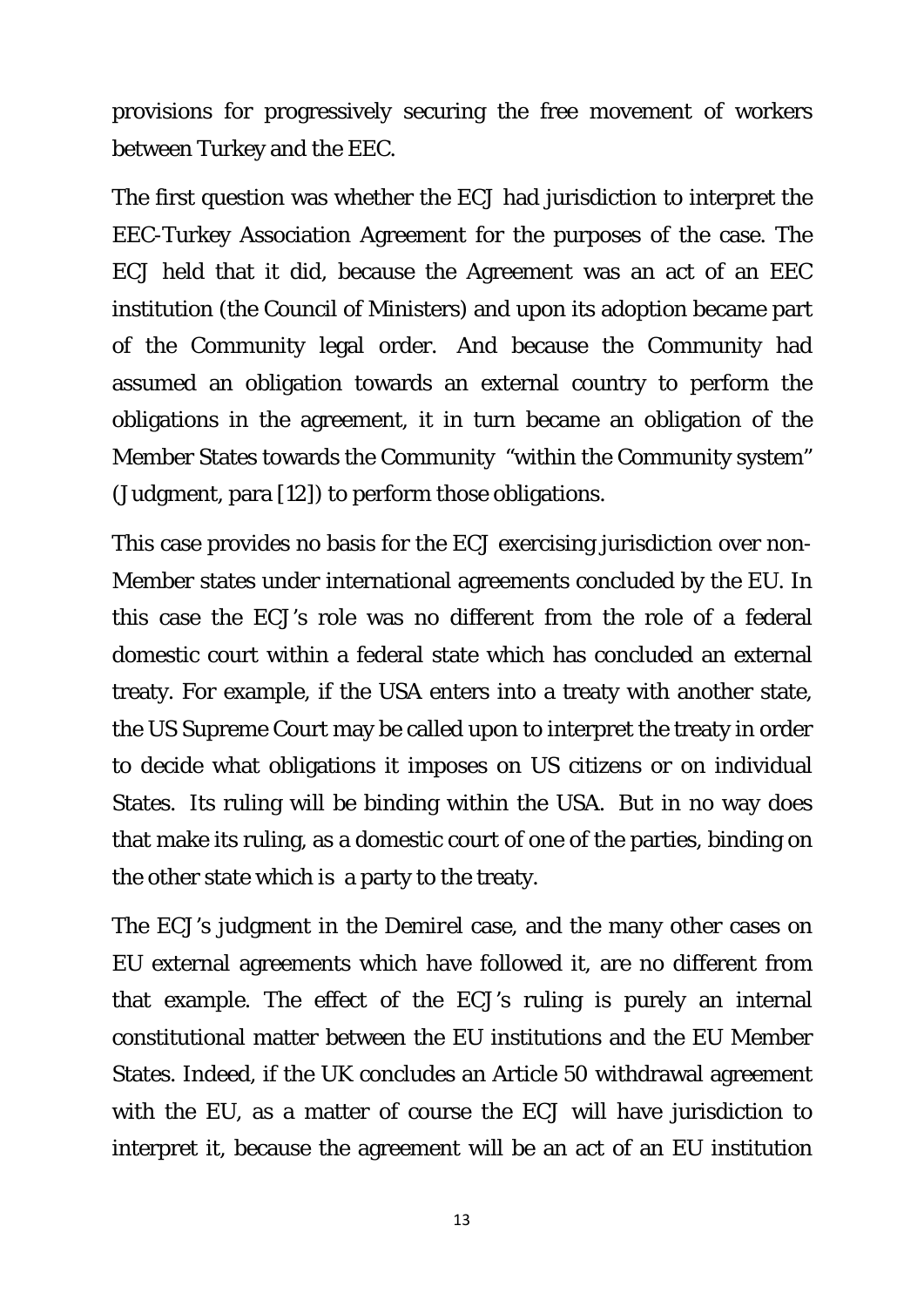and will form part of the EU legal order. But that jurisdiction will be binding only as between itself and the remaining EU Member States.

What the Commission is now seeking is something quite different and, as we have seen, wholly exceptional: a one-sided agreement in which binding interpretations are imposed on one party to a treaty by the courts of the other.

#### **Why the ECJ particularly is not to be trusted to be impartial**

The ECJ was established at the same time as the EU (then the European Economic Community) to settle disputes between the EU's institutions and its member states and to provide authoritative guidance on the interpretation of the EU Treaties and EU legislation. It has never discharged that function impartially. From the early 1960s it developed a range of principles, such as those of the uniform application and effectiveness of EU law which it then expanded into the general principles of the supremacy and direct effect of EU law over national law. None of these judge-made principles had any basis in the EU Treaties until 2009 when they were included in the Lisbon Treaty as a leftover from the failed EU Constitution drafted by former French president Giscard d'Estaing. The principle of the primacy of EU law is a judicial creation which was recently codified because once a judge-made rule has been applied again and again by the courts and it suits the integrationist agenda of most member states, no one objects to its formal recognition.

The general principles of treaty interpretation are laid down in the Vienna Convention on the Laws of Treaties ("VCLT"). Article 31 VCLT assigns a primary importance in treaty interpretation to the 'ordinary meaning' of words. It states that treaties shall be interpreted 'in good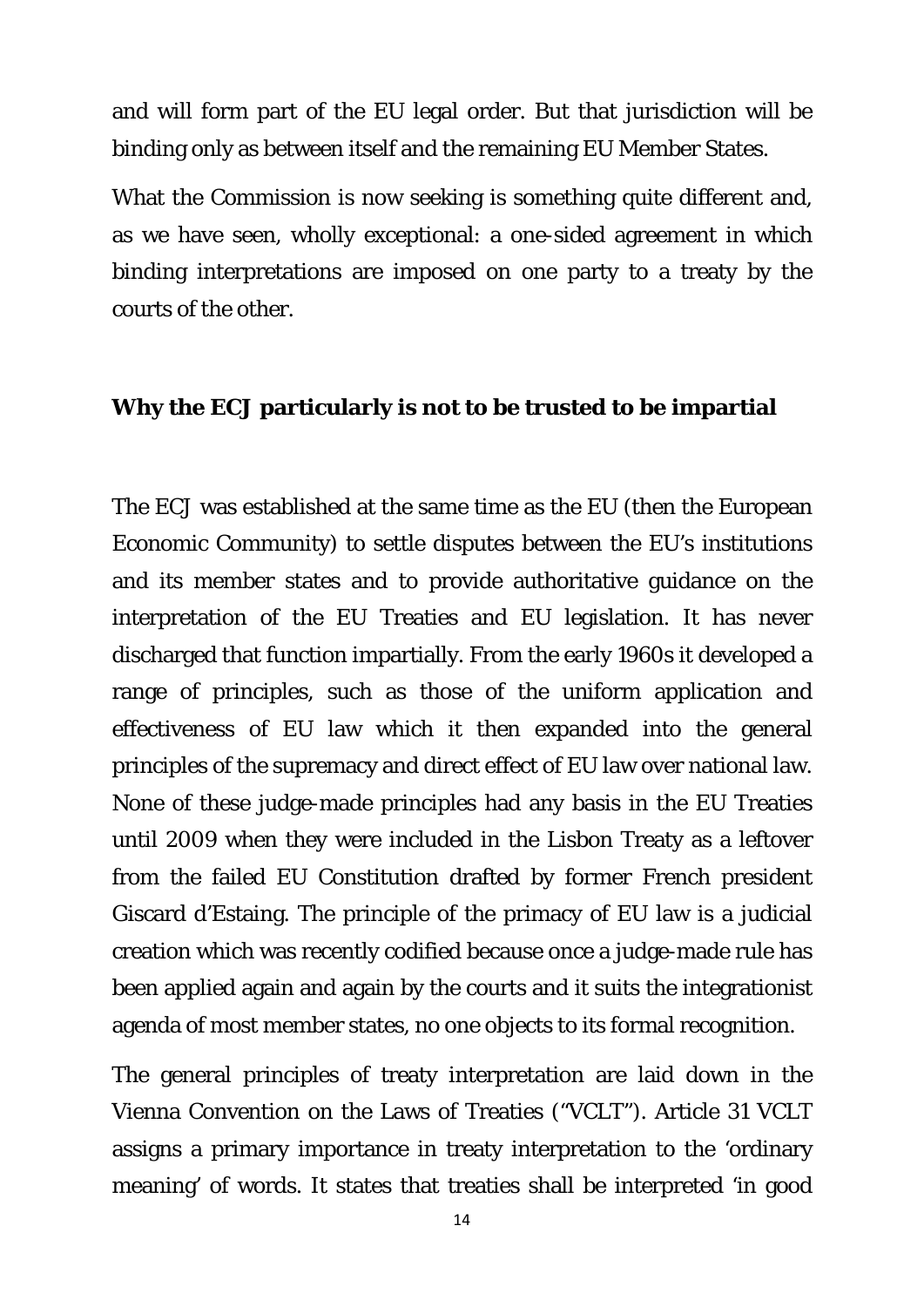faith' and that their terms should mean what they say interpreted in their context unless, according to Art. 32 VCLT, the meaning is 'ambiguous or obscure.' The EU is not a signatory to the VCLT (although its member states are) and the ECJ has never regarded itself as bound by its terms.

In interpreting EU law, the ECJ does not therefore accord the same primacy to the ordinary meaning of words as many other supranational courts including the International Court of Justice or the WTO Appellate Body. Instead, the ECJ adopts a flexible approach which allows it to depart from the wording of the EU Treaties or legislation in favour of a 'teleological', i.e. purposive, interpretation even where the wording of the relevant provision is neither obscure nor ambiguous. Purposive interpretations generally give courts far greater interpretative room for manoeuvre than text-based interpretation. The problem with purposive interpretations of law is that courts, and the ECJ more so than any other, do not confine themselves to purposes written into the documents they are asked to interpret. Depending on one's perspective, rules may be viewed as serving many different purposes on which the parties do not necessarily agree. Purposes may also conflict with one another, be stated at different levels of abstraction and be either short-term or long-term.

Drawing inspiration from its own distinctively integrationist vision of 'ever closer union' between the EU's members, to which the court also refers as the 'spirit', i.e. a kind of political holy ghost, of the Treaties, the court has used the purposive approach consistently to resolve legal disputes concerning the distribution of powers between the EU and members in a pro-integrationist manner. In this manner, the court has over time and without reference to the Treaties substantially extended the scope of EU law and established its own judicial oversight over many areas of national law. It has usually done so in the absence of Treaty authority and not infrequently in a departure from clear language in the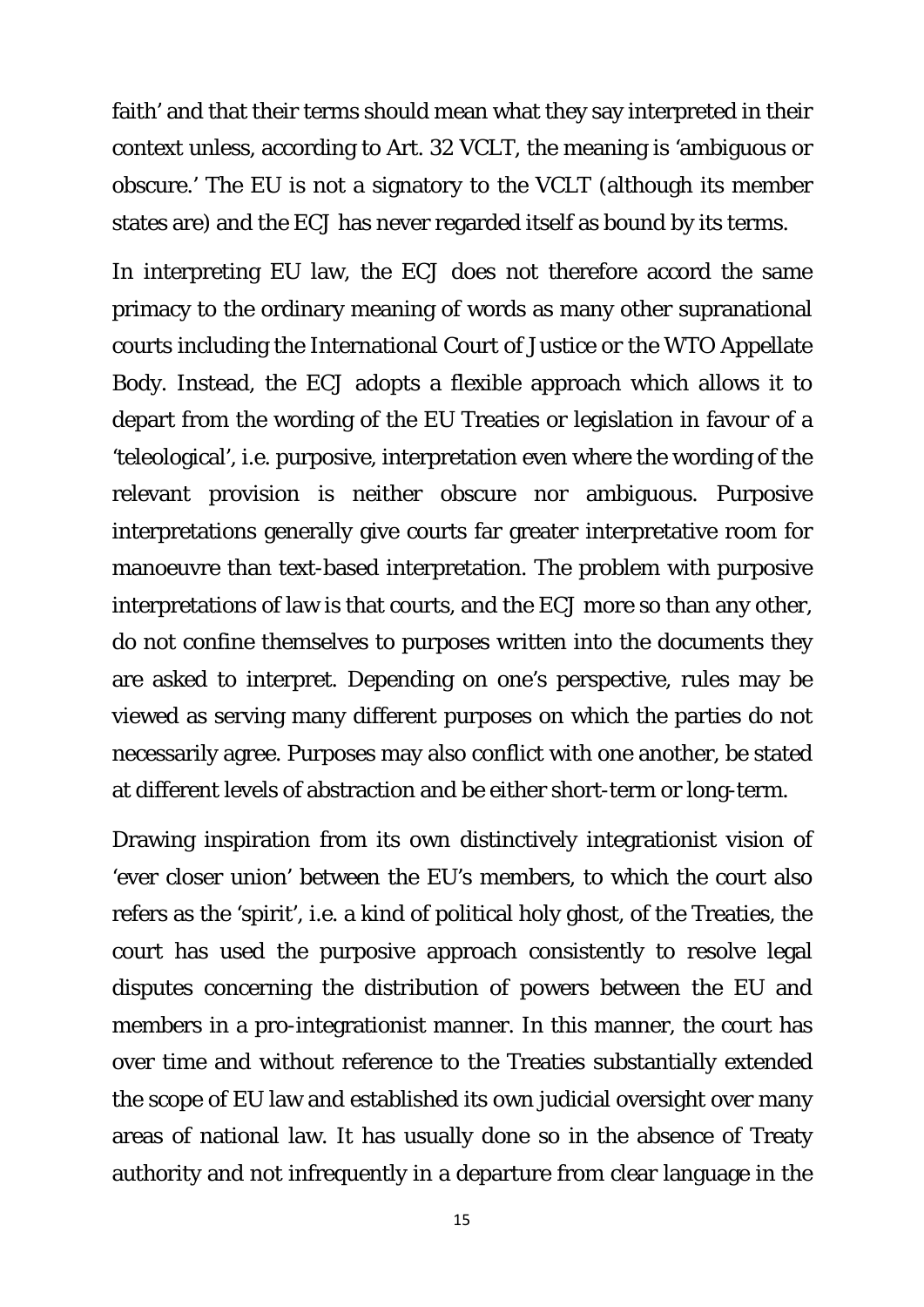Treaties or EU legislation. The ECJ was set up to act as an arbiter between the EU and its members but it has never been a real arbiter which applies agreed rules impartially. Instead, it has been a motor of European integration.

In theory the powers of the EU are limited by the principle of 'conferral' (Articles 4 and 5 TEU). According to the principle of conferral, the EU may only legislate or act in areas where the member states have expressly authorised it to do so. In line with its general interpretative principle *in dubio pro communitate*, the ECJ has effectively neutralised the principle of conferral by introducing the doctrine of implied powers, by consistently adopting an expansive meaning of the conferred powers' and by resolving conflicts in overlapping areas of EU and national competences in favour of the scope of EU law. As a result, the scope of EU law is incrementally expanding from one judicial decision to the next.

The review of EU legislation for compliance with the principles of conferral and of subsidiarity as well as fundamental rights is one of the central functions of the ECJ, and member states regularly ask the court to do so. With the exception of annulment actions involving EU decisions which are addressed to specific individuals or companies or delegated legislation which do not affect the basic division of competences between member states and the EU, the chances of persuading the court that the EU has exceeded its competences are virtually nil. The ECJ practically never annuls an EU legislative act of general application, and in the only important case where the court did so, the annulled legislation was reenacted virtually without changes two years later.

In contrast to its extremely permissive review of the EU's interpretation and exercise of its own competences, the ECJ has followed a very robust line in its use of the principles of supremacy and direct effect which the court itself created *ex nihilo* without treaty-base, to strike down national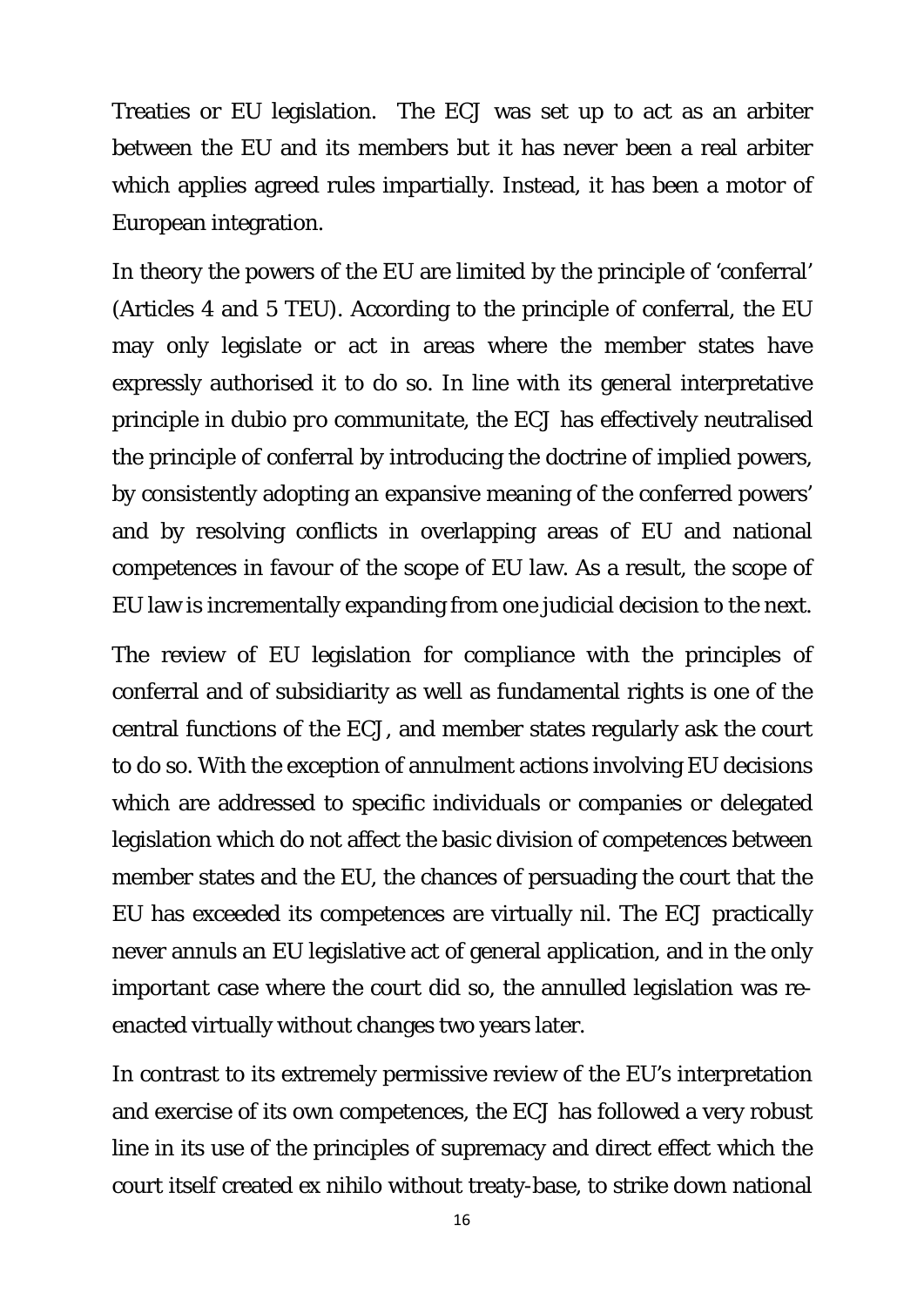laws on the grounds of alleged national infringements of EU law in hundreds of cases. The asymmetry in the court's exercise of its review function is evident too in the radically different meaning it gives to the proportionality requirement. When reviewing national legal acts under derogations from EU law, the court examines whether the national measure has minimum collateral impact on EU law – only then will the national measure not be struck down. By contrast, EU legal acts will be upheld as proportionate unless and until the EU decision-maker has acted manifestly irrationally. The court very rarely takes that view. The court effectively operates two separate standards of judicial review, a light one for all EU measures and an exacting much higher one for national laws allegedly infringing EU laws.

All these factors make the ECJ particularly ill-suited to being an impartial adjudicator in ruling on the extent of the rights of EU citizens in the UK under the Withdrawal Agreement. Given its dismissive attitude to the rights of Member States within the EU, it would be likely to be even more dismissive of the rights of the UK under a Withdrawal Agreement. This, coupled with its history of relentlessly expanding the rights of free movement of EU citizens and the derivative rights of non-EU citizens by a process of judicial decision in the absence of any concrete treaty or legislative base, would render the ECJ entirely unsuited to acting as an impartial adjudicator under the Withdrawal Agreement.

#### **UK constitutional position - the "referendum lock"**

It is to be hoped that the government will reject any idea of ECJ external jurisdiction out of hand. But even if a future government were minded to accept any such arrangement, there would be a further issue.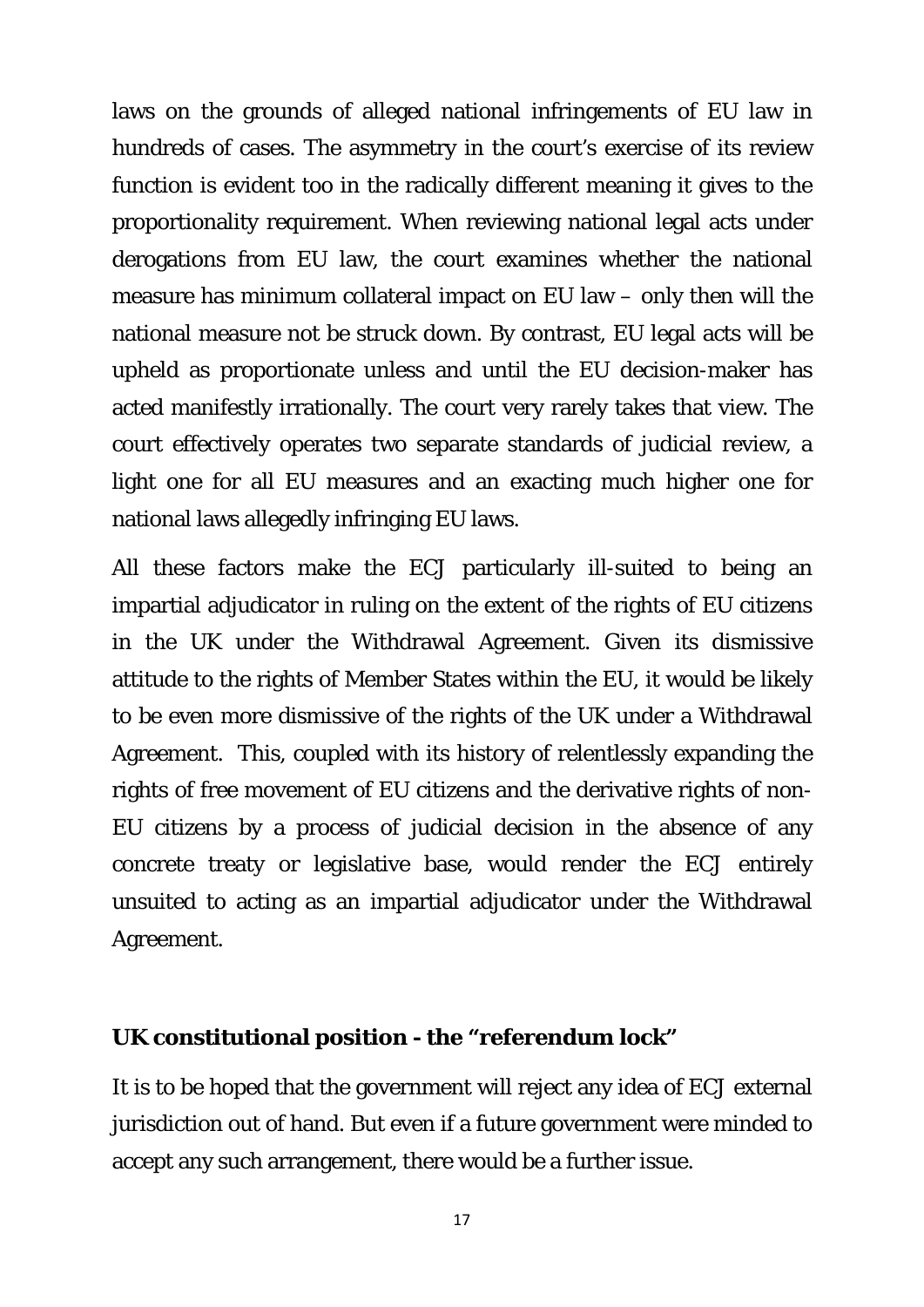The European Union Act 2011 restricts the circumstances in which the British government can cede powers to the EU, and for some types of cession of powers it lays down the "referendum lock". Under section 2, these restrictions apply to "*a treaty which amends or replaces TEU or TFEU*". Upon the UK leaving the EU on 29 March 2019, the withdrawal agreement, assuming it has provisions which continue to operate into the future, will replace the TEU and TFEU and therefore would appear to fall within the scope of the Act.

Section 4 lays down a list of cases in which a treaty will attract a referendum. This list includes:

- "(i) the conferring on an EU institution or body of power to impose a requirement or obligation on the United Kingdom, or the removal of any limitation on any such power of an EU institution or body;
- (j) the conferring on an EU institution or body of new or extended power to impose sanctions on the United Kingdom…"

The new supervisory jurisdiction of the EU Commission to monitor the UK's compliance with its obligations regarding EU citizens would involve, if modelled on the existing Commission powers against Member States, a right to bring direct actions against the UK before the ECJ in which that Court could impose sanctions for non-compliance. The ECJ would also have power, if the mechanism of preliminary references proposed by the Commission were to be established, to impose new requirements or obligations on the UK by "interpreting" the UK's obligations in its usual "teleological" manner.

For these reasons, it would appear that the Article 50 withdrawal agreement could not include the demands made in the Commission's Working Paper without it triggering the need for a referendum on whether or not the withdrawal agreement should be accepted by the UK.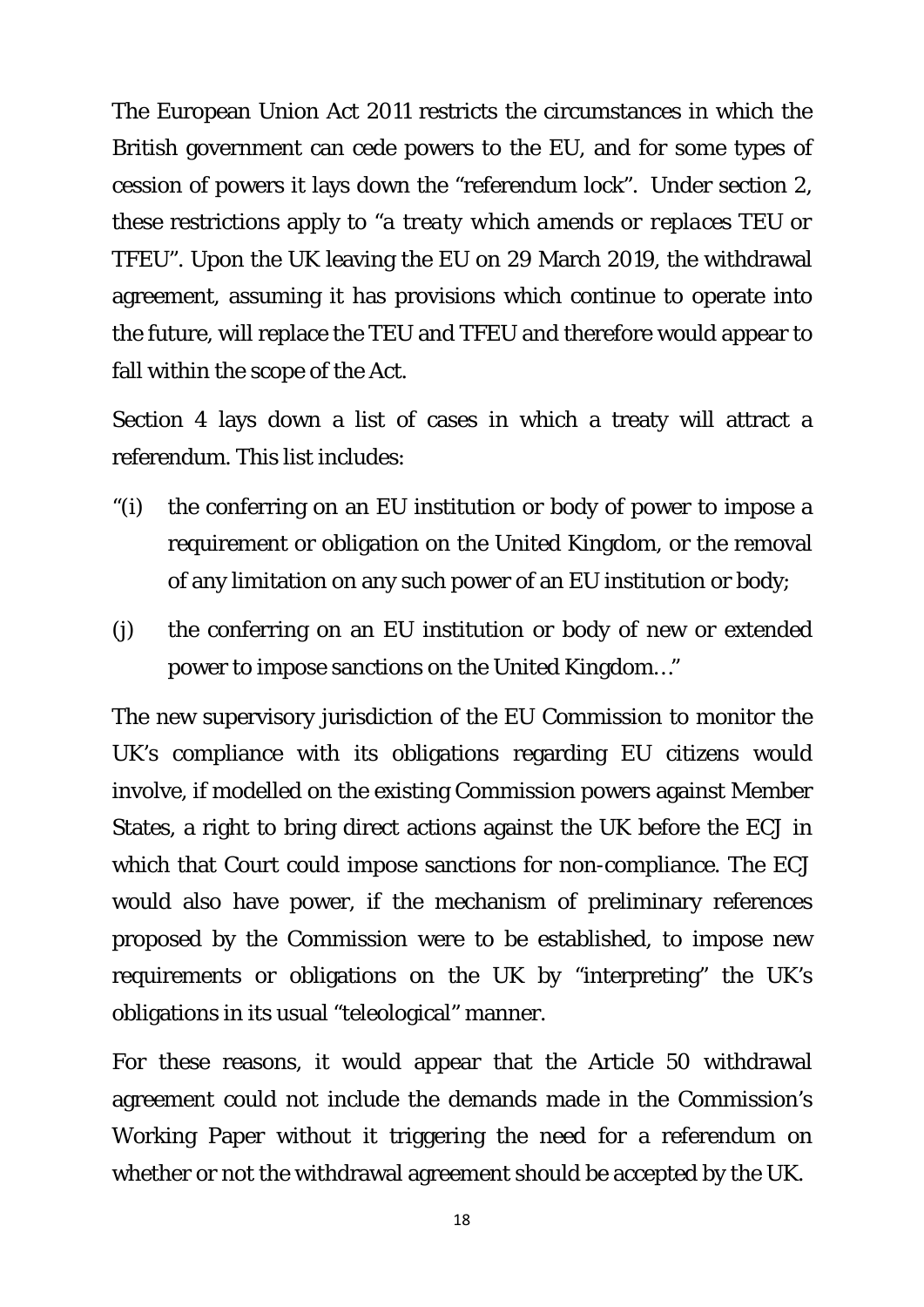## **Indefinite Leave to Remain and equality of treatment: the basis of a durable agreement**

As we observed at the beginning of this paper, and as appears to be the government's position, there should be no objection to guaranteeing the rights of EU citizens resident in the UK not only to continue to reside here. but also to be treated equally to British citizens in the provision of healthcare, pensions and other public services. This is not just necessary as a negotiating position so as to guarantee reciprocal rights for UK citizens resident in the EU27, but it is right in itself in order to protect the welfare and rights of those who live and work here.

But any expectation of EU citizens of exercising their rights to free movement within the UK must, necessarily, have been limited by the understanding that the UK would remain in the EU and the EEA. Whether any of them expected the UK to leave the Union, this was a real possibility at least since the amendment of the TEU (by the Treaty of Lisbon) to provide for an explicit right of withdrawal.

It cannot be said, therefore, that the enhanced rights of EU citizens, provided for under the Treaties and over and above those rights held by British citizens, could reasonably be expected to continue after the UK's withdrawal from the treaties. Nor is there any such right which is recognised in international law. First, obligations in international law are obligations between states and do not provide rights that are acquired by individuals (although states may be in breach of international law were they to breach certain obligations regarding their own or other countries' citizens). Secondly, it is well established that EU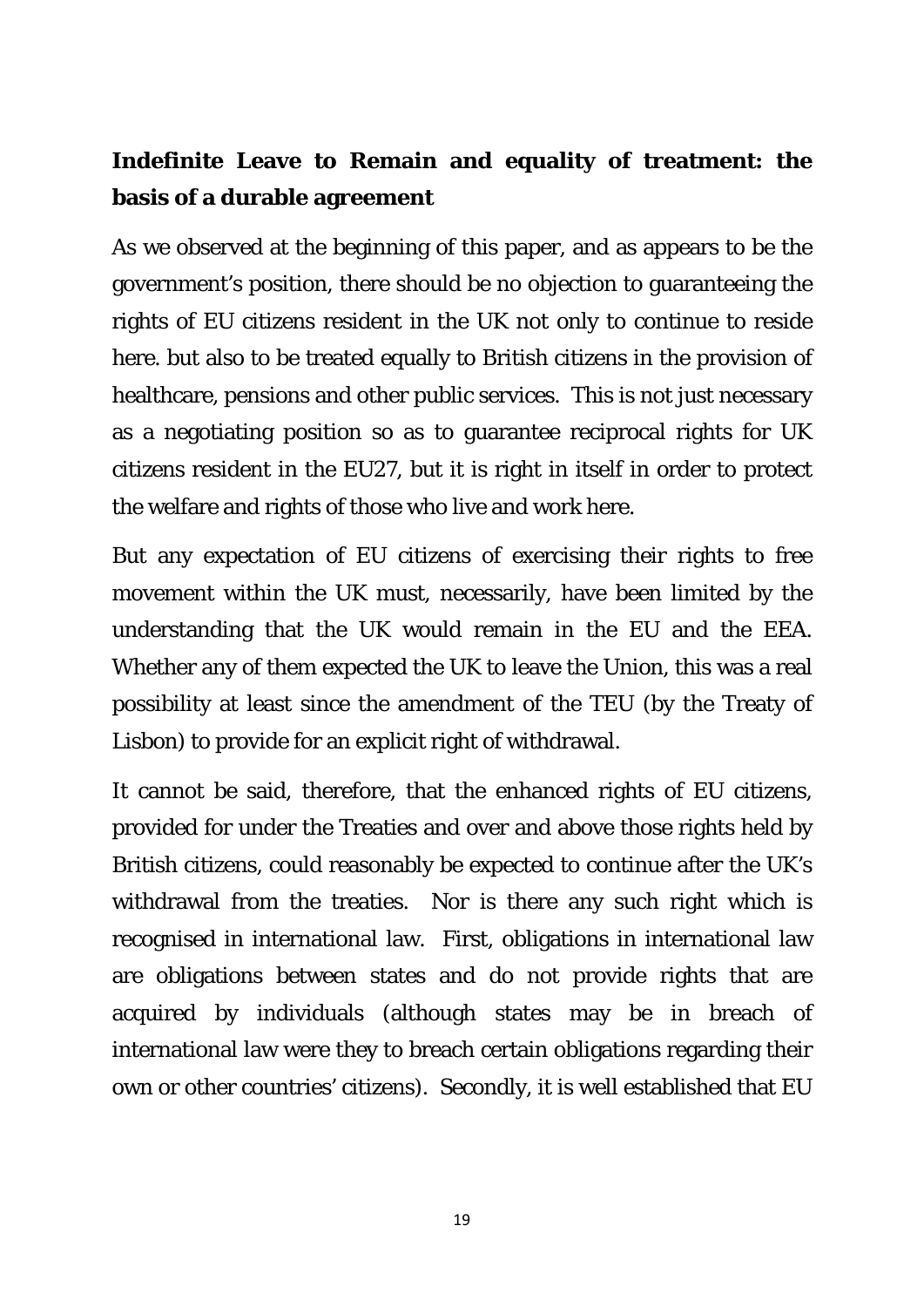citizens have not 'acquired' rights, under international law, under the EU treaties.15

Further, the justification for those enhanced rights (insofar as they are capable of justification at all) arises from a context where there is a continuing and future right of free movement between the Member States within a functioning internal market, and in order that free movement of persons shall contribute to that functioning system in the present and future. By contrast, once the UK has left the EU, one is concerned with protecting the accrued rights of individuals who have taken advantage of free movement rights in the past, not with future free movement as an end in itself. This calls for a fair and equitable and even generous settlement of rights in favour of EEA nationals resident in the UK at the time of exit, but it does not call for those rights to be superior to those of British citizens or for those rights to be frozen in aspic for the rest of this century based on a model of rights developed in a context which will no longer be relevant.

The solution that we propose is more straightforward, will require little external adjudication and would not confer on EU16 citizens resident in the UK at withdrawal any more rights than those of British citizens. It is both more rational and fairer. We suggest that Parliament should legislate to provide that EU citizens resident in the UK and exercising their EU Treaty rights at a certain date should be given indefinite leave to remain ('ILR') in the UK.

The concept of ILR is one that has developed both through the practice of the executive and through legislation. Under s 33(2A) of the Immigration Act 1971 ('the IA') a person is described as 'settled' in the

 <sup>15</sup> See, for example, 'The impact and consequences of Brexit on acquired rights of EU citizens living in the UK and British citizens living in the EU-27' (2017), published by the European Parliament:

http://www.europarl.europa.eu/thinktank/en/document.html?reference=IPOL\_STU(2017)583135<br><sup>16</sup> The same rights would presumably also be made available to EEA and Swiss citizens.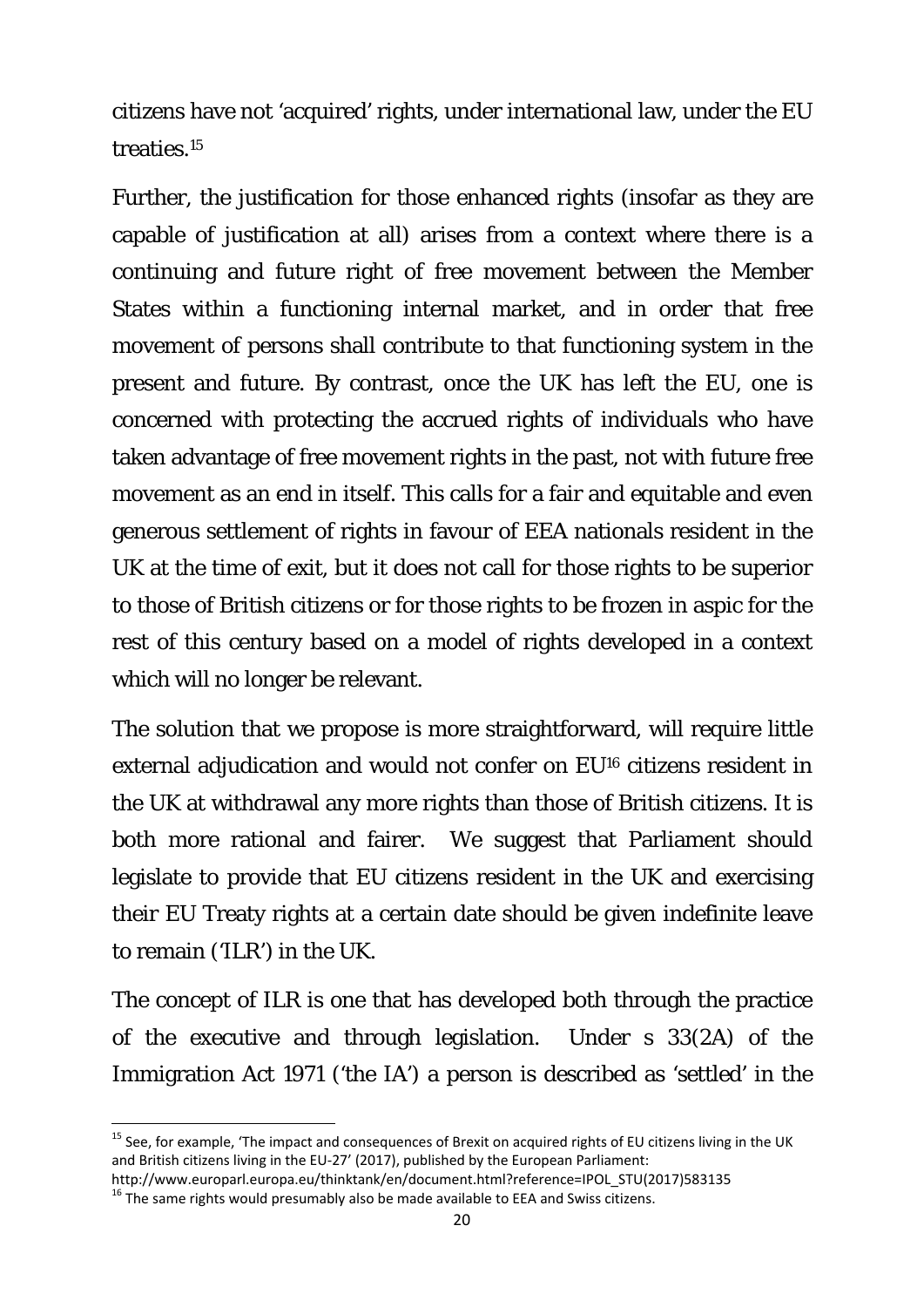UK if he is '*ordinarily resident… without being subject under the immigration laws to any restriction on the period for which he may remain*'. While most are subject to deportation for committing serious crimes or where their presence is '*no longer conducive to the public good*' (s 3(5)(a) and (6) of the IA and s 32 of the Borders Act 2007), this limitation does not apply for those ordinarily resident in the UK for at least five years (s 7 of the IA).

Clearly, Parliament would need to prescribe the conditions under which EU citizens resident in the UK have the right to remain and to access public services. We observe that the second principle of the Commission Working Paper would be met by granting EU citizens ILR: EU citizens would be treated equally to UK citizens, which can be provided for, so far as access to benefits, pensions, public services, etc, in legislation. If by the 'equal treatment' in the third principle, is meant equal treatment with UK citizens, that, too, will be achieved.

It is however not right, for reasons we have explained, that EU citizens should retain the 'same rights' as they had prior to withdrawal insofar as this would require the enhanced rights of EU citizens, over and above British citizens, to continue to exist, still less that they be enforced by the Commission and the ECJ. The first part of principle (1) and principle (5) in the Commission Guidance would provide for unacceptable continued jurisdiction of the ECJ and would, as former ECJ Judge Dehousse has observed (see below), create a special class of citizens with rights greater than British nationals protected by a court which is part of an entity of which we are no longer a member. Moreover, these principles are in conflict with the second principle, which is that British and EU citizens should be treated equally.

It is right that EU citizens resident in the UK for five years should have the right to acquire British nationality. Indeed, this is already provided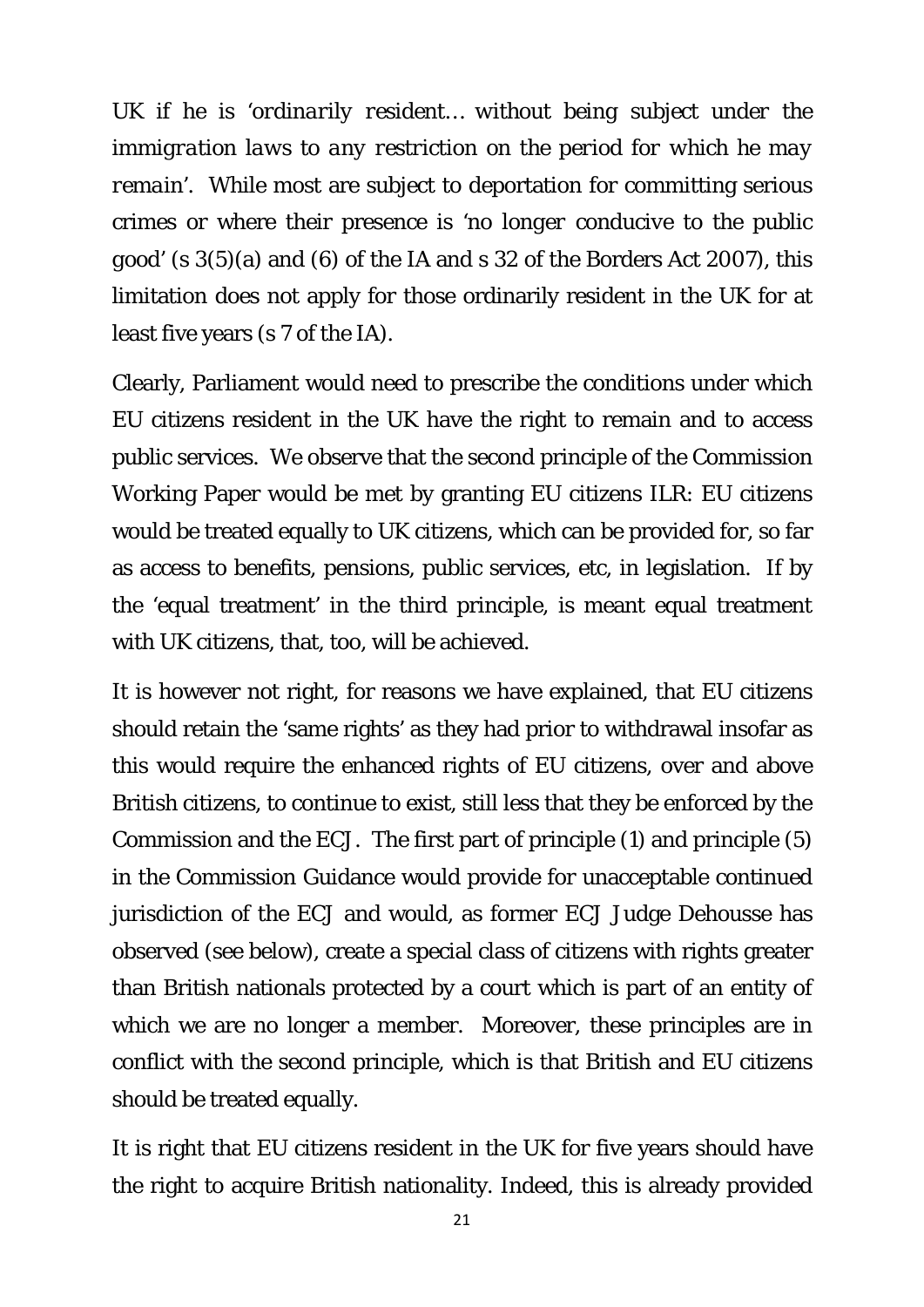for in UK nationality legislation applying to all those continuously resident for five years, not just EU citizens. This would more than satisfy the second part of principle (1) of the Commission Working Paper, which calls for a right of permanent residence after 5 years. Correspondingly, the right of UK citizens resident in other Member States to acquire their citizenship, or at least a status of permanent residence, after 5 years if they so wish would be of value.

There remain three further issues which would have to be agreed and which are likely to be contentious between the EU27 and the UK. First, the date on which EU citizens would have to be resident in the UK in order to acquire rights under the Withdrawal Agreement; secondly, the evidence they should need to demonstrate entitlement; and, thirdly, whether and to what extent EU citizens who have exercised Treaty rights in the UK in the past (for example by living and working here) should be entitled to the right to residence under the Withdrawal Agreement.

It will be necessary to provide for a date before which rights will have to have been exercised. We consider that it would be reasonable to require that they be resident in the UK as at the actual date of withdrawal and that they must have been resident for a significant period of time before that. To do otherwise is to confer long term rights of residence on individuals who may only have been in the UK for a short period, and also to risk a stampede of EU citizens moving to the UK before 30 March 2019 in the expectation of deriving rights under the Withdrawal Agreement. We would propose a requirement of residence from, say 18 months before the date of exit, i.e. from the beginning of September 2017 as being reasonable.

The Commission Working Paper also seeks rights for EU nationals who have been resident in the UK in the past. This should as a general rule be rejected. There is no reason why individuals who have come to the UK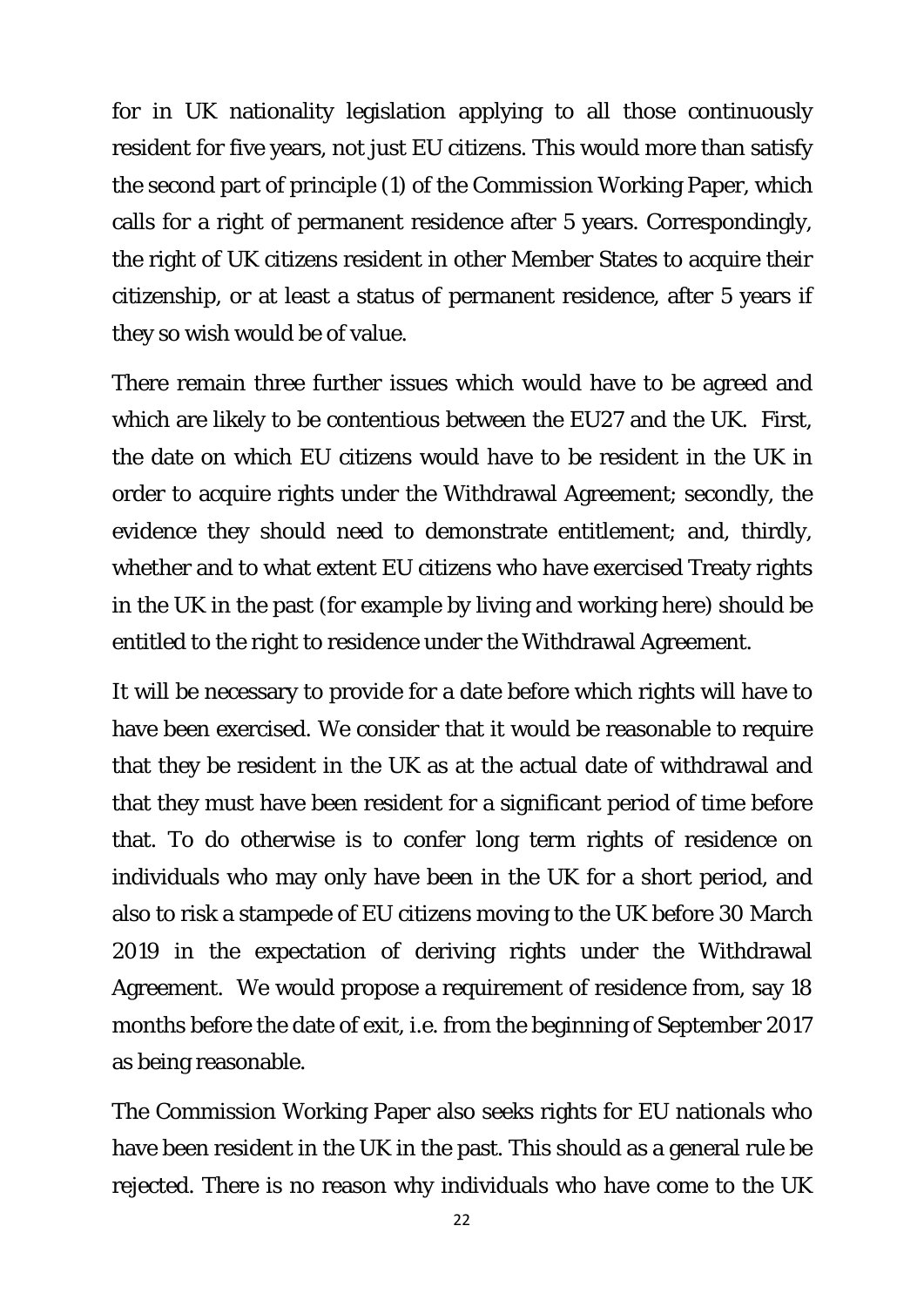for a period of time in the past, and then left to return to their home country or another country before the date of exit, should enjoy a permanent right to return and take up residence in the UK at some point in the future. However, an exception could be made for people who have put down roots in the UK and are long term residents here, but who happen to have moved to their home country or elsewhere for a temporary period which spans the date of exit.

The Commission's insistence that it should not be necessary to provide a residence document in order to demonstrate entitlement to rights under the Withdrawal Agreement is derived from EU law, which forbids member states from restricting the right to exercise free movement rights to those with such a card. While we do not suggest that the UK should insist on residence cards, it will be necessary to require evidence of residence before an EU citizen is able to acquire rights under the Withdrawal Agreement. EU citizens resident here should be placed on notice that they ought to keep documents which evidence their residence in the UK in the period of time leading up to March 2019. While no particular formalities of documents should be required, it is reasonable to expect evidence that residence was genuine.

It is important for the UK government to bear in mind, however, that these further issues are of considerably lesser importance – and should be treated as such – than the principle that the Withdrawal Agreement should not give EU citizens greater rights than UK citizens; and that the ECJ should have no jurisdiction over the enforcement of the Withdrawal Agreement as regards the UK.

Insofar as it is necessary for rights under the Withdrawal Agreement – both of EU citizens in the UK and UK citizens in the EU – to be enforced internationally, we propose that the Agreement provides for a standard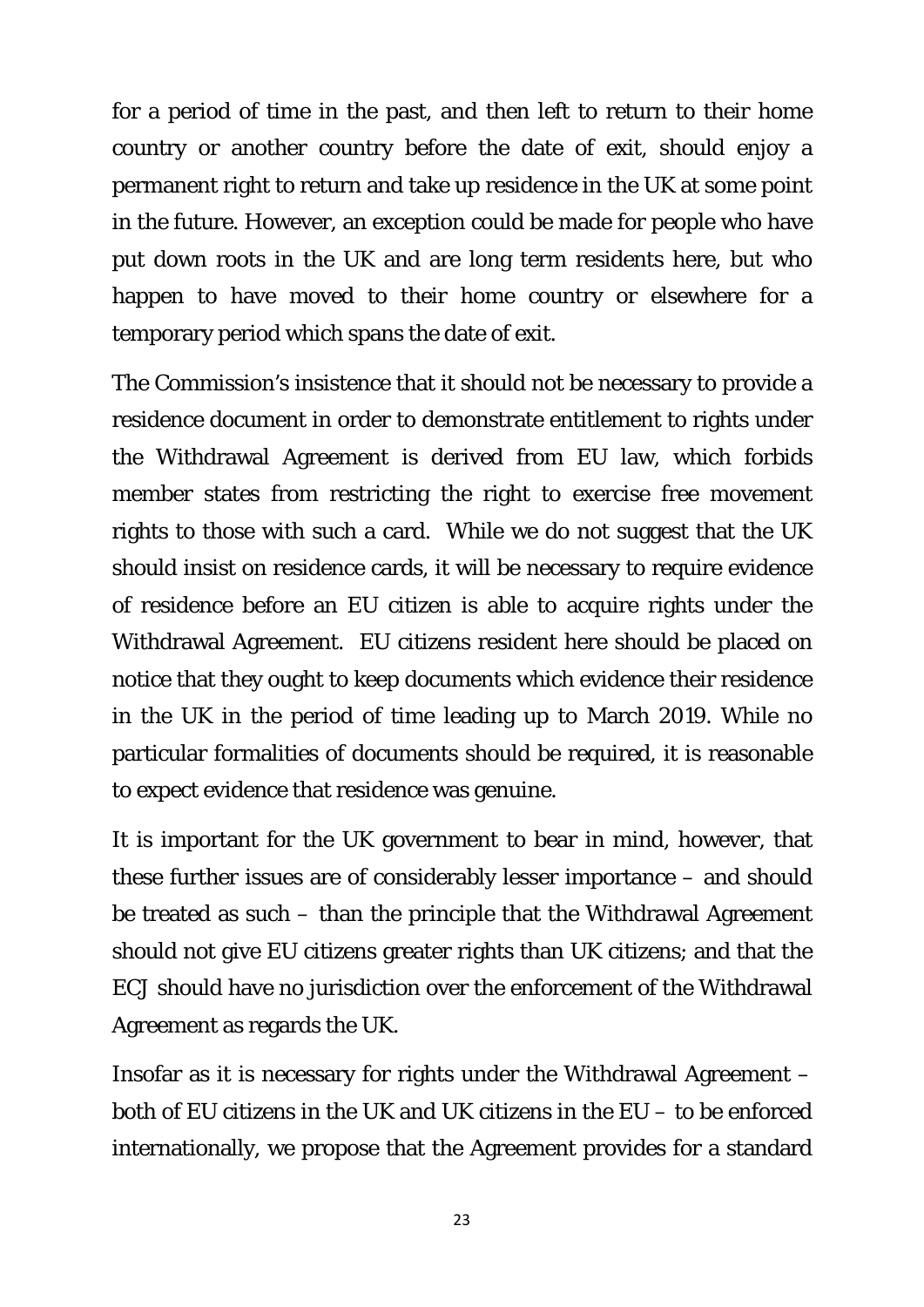system of international arbitration that would be binding, in international law, on the UK and the EU.

#### **Conclusions**

We draw attention to the comments of Franklin Dehousse, a former judge of the EU General Court attached to the ECJ, in his well-argued paper published on the day the Commission Working Paper was issued:17

'First of all, "Brexit means Brexit" – for everybody. Whatever we like personally, the EU Treaties' nature changed when the States' withdrawal right was introduced. The idea of permanent rights lost its legitimacy. Additionally, as an excellent study by the European Parliament concludes, in international law, there are no acquired rights with regard to the rights contained in the status of European citizenship and in relation to the four fundamental freedoms of the single market. Second, in principle, it is hard to justify that EU migrants, through the maintaining of many European regulations, will become some sort of a super-privileged caste in the future UK (as will the UK migrants in the EU Member States). The country will thus become some kind of new 1930 Shanghai, where the EU citizens will benefit from multiple privileges (the more so if the European Court of Justice keeps a full jurisdiction). Third, such a system will tremendously complicate the future implementation of the Article 50 exit agreement (the more so if the European Court of Justice is involved). One will need to define the implementation and scope of an extremely large amount of rights. This will make

<sup>&</sup>lt;sup>17</sup> 'The European Union is exaggerating in its demands for Brexit, especially about the European Court of Justice's future role', Egremont: http://www.egmontinstitute.be/publication\_article/eu-exaggerating-in-itsdemands‐for‐brexit/